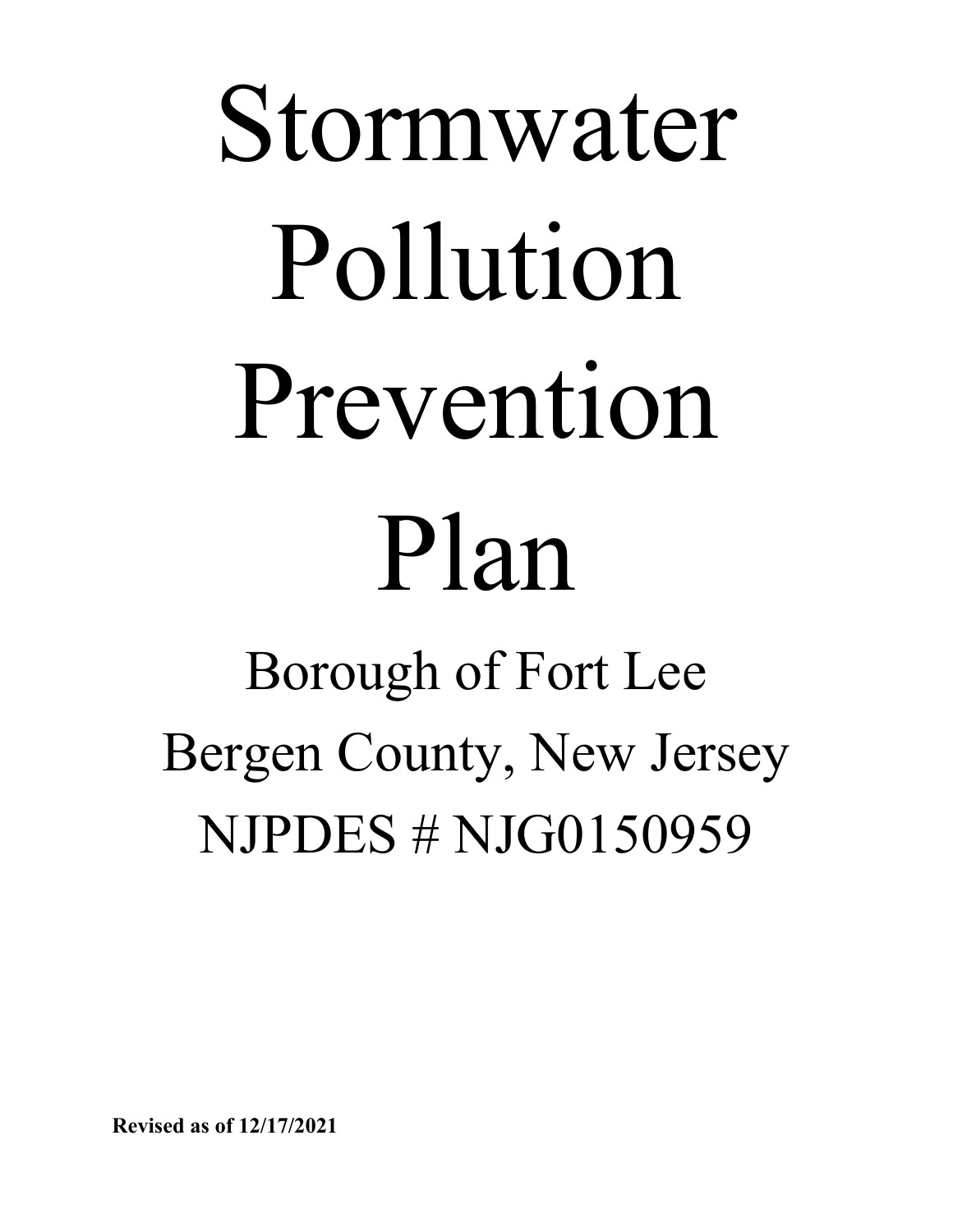### **SPPP Table of Contents**

- Form 1 SPPP Team Members (permit cite IV F 1)
- Form  $2$  Revision History (permit cite IV F 1)
- Form 3 Public Involvement and Participation Including Public Notice (permit cite IV B 1)
- Form 4 Public Education and Outreach (permit cite IV B 2 and Attachment B)

Form 5 – Post-Construction Stormwater Management in New Development and Redevelopment Program (permit cite IV B 4 and Attachment D)

- Form 6 Ordinances (permit cite IV B 5)
- Form 7 Street Sweeping (permit cite IV B 5 b)

Form 8 – Catch Basin and Storm Drain Inlets (permit cite IV B 2, IV B 5 b ii, and Attachment C)

Form 9 – Storm Drain Inlet Retrofitting (permit cite IV B 5 b)

Form 10 – Municipal Maintenance Yards and Other Ancillary Operations (permit cite IV B 5 c and Attachment E)

Form 11 – Employee Training (permit cite IV B 5 d, e, f)

Form  $12$  – Outfall Pipes (permit cite IV B 6 a, b, c)

- Form 13 Stormwater Facilities Maintenance (permit cite IV C 1)
- Form 14 Total Maximum Daily Load Information (permit cite IV C 2)
- Form 15 Optional Measures (permit cite IV E 1 and IV E 2)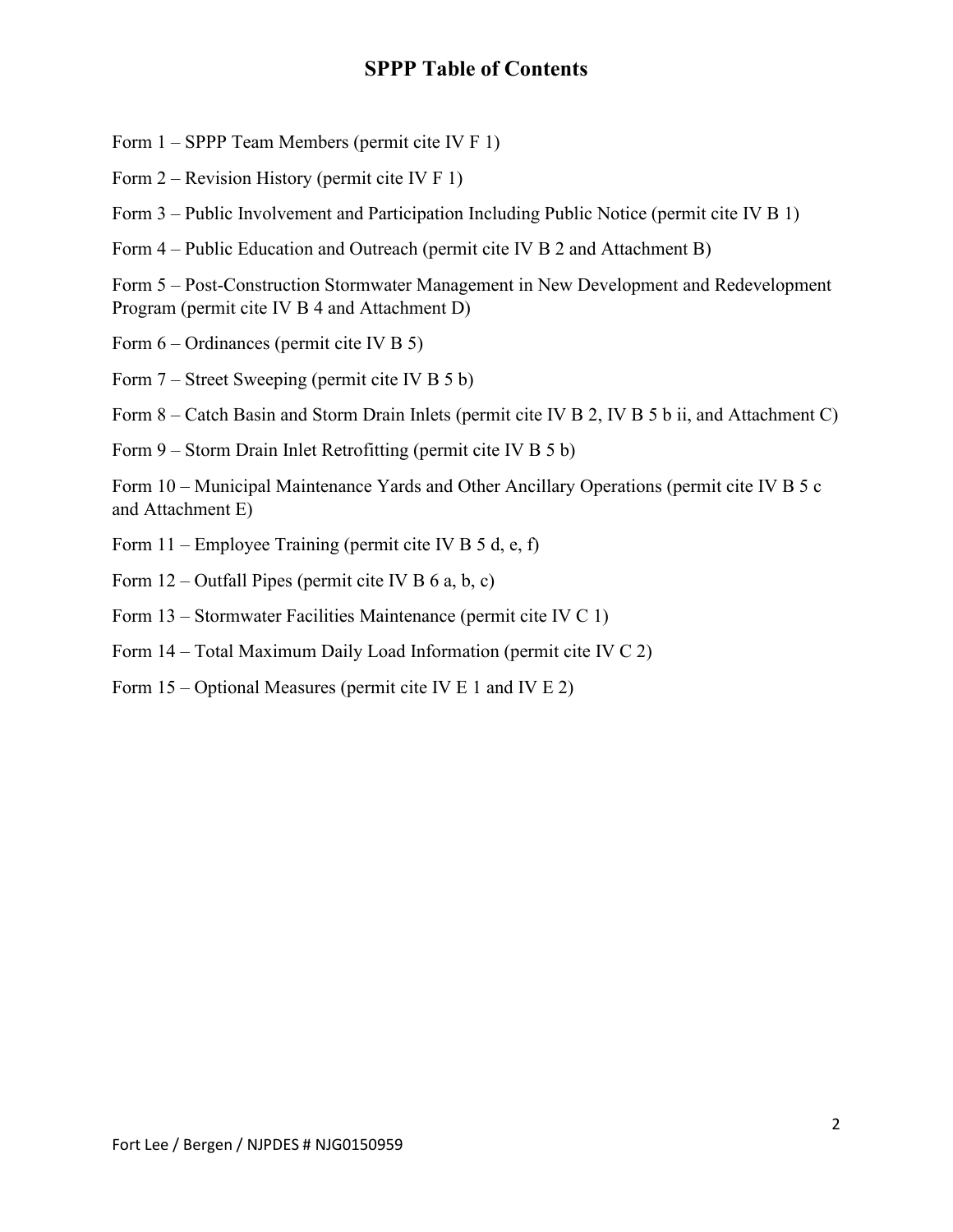# **SPPP Form 1 – SPPP Team Members**

|                                                                                                       | <b>Stormwater Program Coordinator (SPC)</b>               |  |  |  |
|-------------------------------------------------------------------------------------------------------|-----------------------------------------------------------|--|--|--|
| Print/Type                                                                                            |                                                           |  |  |  |
| Name and Title                                                                                        | Patrick Ferrara- Superintendent of Public Works           |  |  |  |
| Office Phone #<br>and email                                                                           | 201-592-3500 x6000 p-ferrara@fortleenj.org                |  |  |  |
| Signature/Date<br>12/17/2021                                                                          | Tatrick Ferrara                                           |  |  |  |
| <b>Individual(s) Responsible for Major Development Project</b><br><b>Stormwater Management Review</b> |                                                           |  |  |  |
| Print/Type                                                                                            |                                                           |  |  |  |
| Name and Title                                                                                        | Boswell Engineering–Borough Engineer                      |  |  |  |
| Print/Type<br>Name and Title                                                                          | Neglia Engineering – Zoning Board of Adjustment Engineer  |  |  |  |
| Print/Type<br>Name and Title                                                                          |                                                           |  |  |  |
| Print/Type<br>Name and Title                                                                          |                                                           |  |  |  |
| Print/Type<br>Name and Title                                                                          |                                                           |  |  |  |
| <b>Other SPPP Team Members</b>                                                                        |                                                           |  |  |  |
| Print/Type<br>Name and Title                                                                          | Michael Maresca - Director of Public Works                |  |  |  |
| Print/Type<br>Name and Title                                                                          | Brian Ribarro – Construction Code Official/Zoning Officer |  |  |  |
| Print/Type<br>Name and Title                                                                          | Alfred Restaino - Borough Administrator                   |  |  |  |
| Print/Type<br>Name and Title                                                                          | Ricky Figueroa – Asst Superintendent of Public Works      |  |  |  |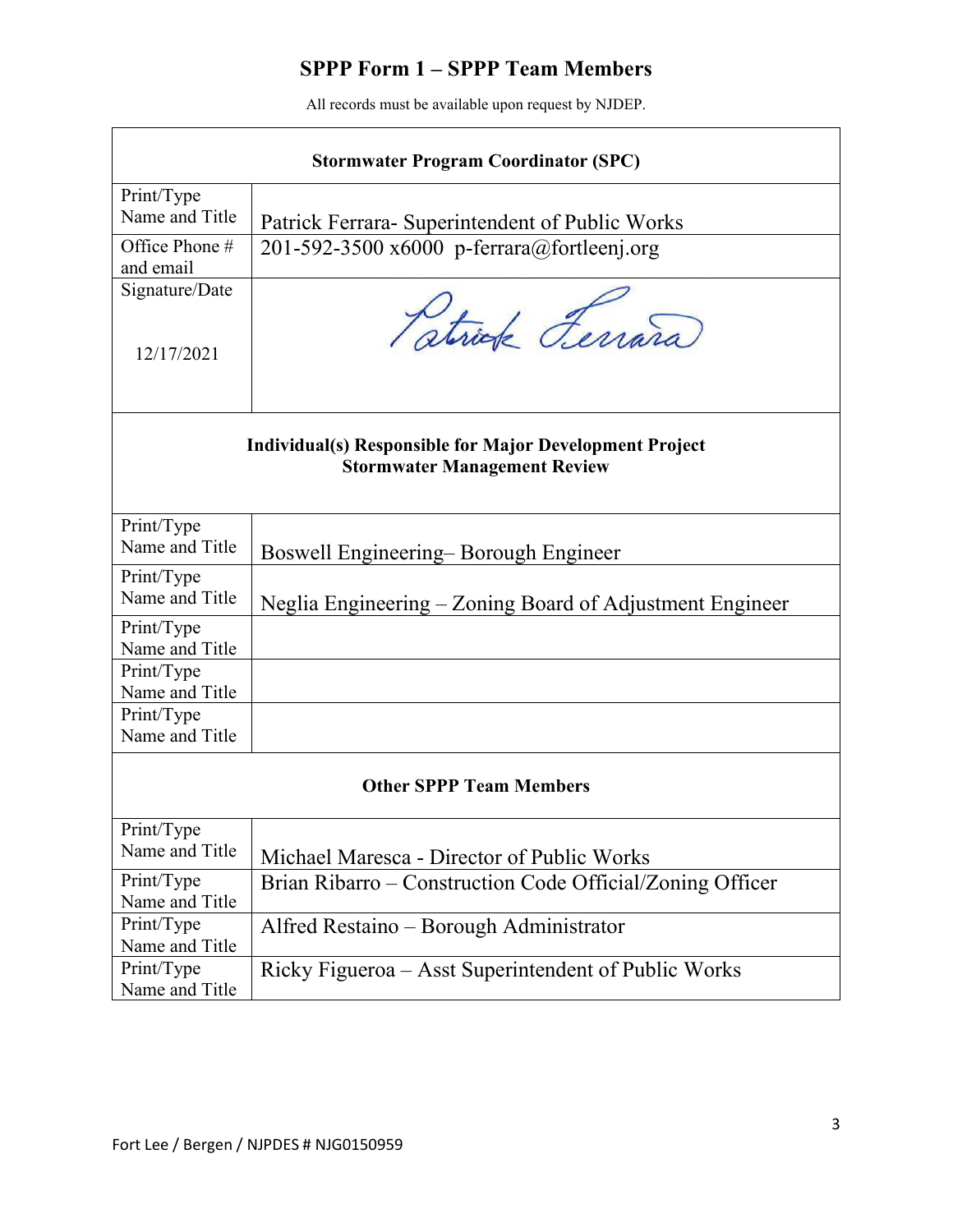# **SPPP Form 2 – Revision History**

|                   | <b>Revision</b><br><b>Date</b> | SPC<br><b>Initials</b> | <b>SPPP</b><br>Form<br>Changed | <b>Reason for Revision</b>                     |
|-------------------|--------------------------------|------------------------|--------------------------------|------------------------------------------------|
| 1.                | 4/25/19                        | EJM                    | All                            | Using New NJDEP Template                       |
| 2.                |                                |                        |                                | See previous SPPPs for revisions prior to 2019 |
| 3.                | 12/23/20                       | $\mathsf{PF}$          | 1, 2, 6, 8,<br>map             | SPPP members, update links, update map         |
| 4.                | 12/17/21                       | PF                     | 1,                             | Annual review, SPPP members                    |
| 5.                |                                |                        |                                |                                                |
| 6.                |                                |                        |                                |                                                |
| $\overline{7}$ .  |                                |                        |                                |                                                |
| 8.                |                                |                        |                                |                                                |
| 9.                |                                |                        |                                |                                                |
| 10.               |                                |                        |                                |                                                |
| 11.               |                                |                        |                                |                                                |
| 12.               |                                |                        |                                |                                                |
| 13.               |                                |                        |                                |                                                |
| 14.               |                                |                        |                                |                                                |
| 15.               |                                |                        |                                |                                                |
| 16.               |                                |                        |                                |                                                |
| 17.               |                                |                        |                                |                                                |
| 18.               |                                |                        |                                |                                                |
| 19.               |                                |                        |                                |                                                |
| $\overline{20}$ . |                                |                        |                                |                                                |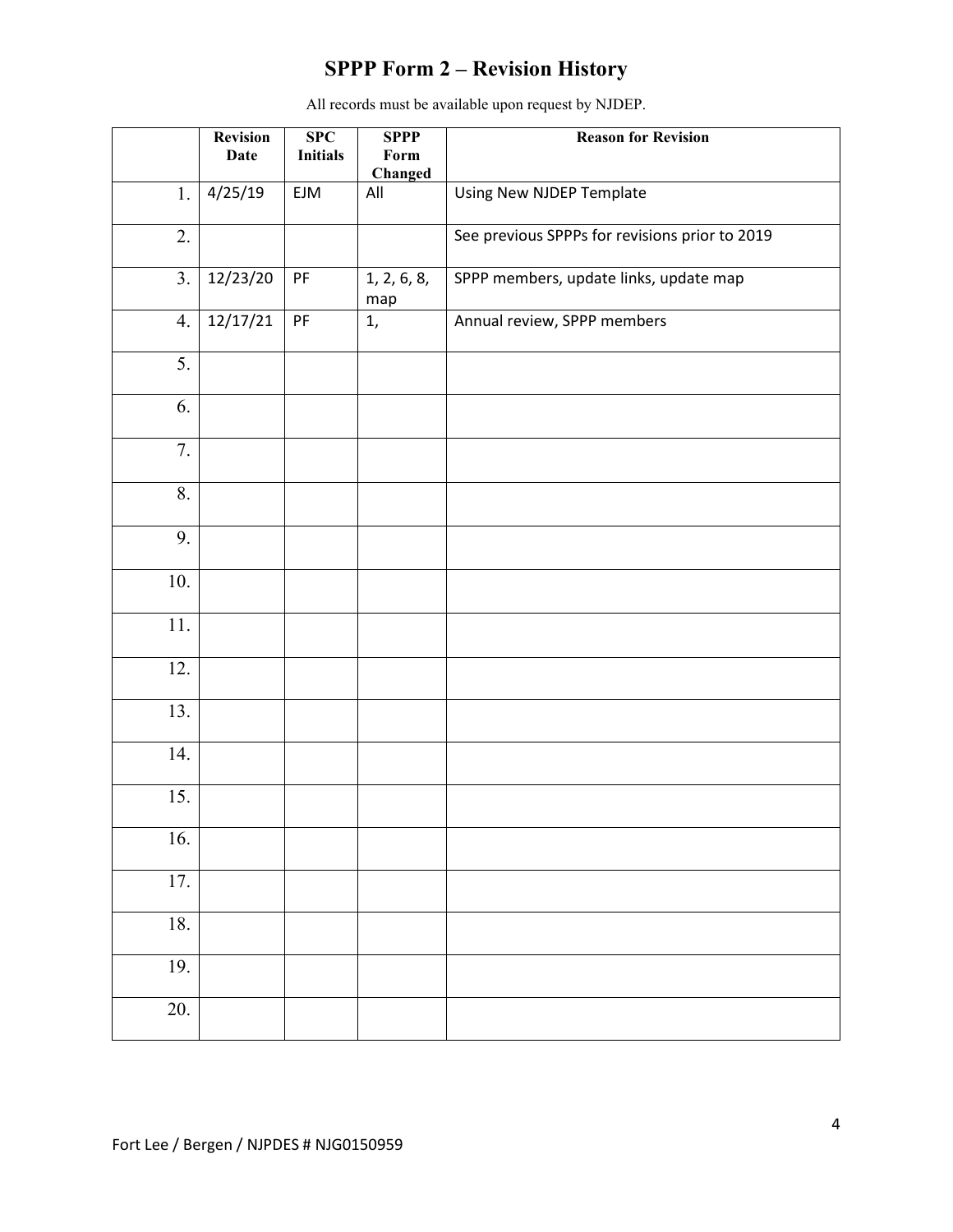# **SPPP Form 3 – Public Involvement and Participation Including Public Notice**

| 1.<br>2.                                                                                                                                                                                                           | Website URL where the Stormwater<br>Pollution Prevention Plan (SPPP) is<br>posted online:<br>Date of most current SPPP:                    | <b>Stormwater and Combined Sewer Overflow (CSO)</b><br>Management   Fort Lee Borough, NJ (fortleenj.org)<br>November 2020                                                                                                                                                                                                                                                                                                                                                                                                                                                      |  |  |
|--------------------------------------------------------------------------------------------------------------------------------------------------------------------------------------------------------------------|--------------------------------------------------------------------------------------------------------------------------------------------|--------------------------------------------------------------------------------------------------------------------------------------------------------------------------------------------------------------------------------------------------------------------------------------------------------------------------------------------------------------------------------------------------------------------------------------------------------------------------------------------------------------------------------------------------------------------------------|--|--|
| 3.                                                                                                                                                                                                                 | Website URL where the Municipal<br>Stormwater Management Plan<br>(MSWMP) is posted online:                                                 | <b>Stormwater and Combined Sewer Overflow (CSO)</b><br>Management   Fort Lee Borough, NJ (fortleenj.org)                                                                                                                                                                                                                                                                                                                                                                                                                                                                       |  |  |
| 4.                                                                                                                                                                                                                 | Date of most current MSWMP:                                                                                                                | June 2007                                                                                                                                                                                                                                                                                                                                                                                                                                                                                                                                                                      |  |  |
| 5.                                                                                                                                                                                                                 | Physical location and/or website<br>URL where associated municipal<br>records of public notices, meeting<br>dates, minutes, etc. are kept: | The Borough of Fort Lee<br>530 Jane Street<br>Fort Lee, NJ 07024                                                                                                                                                                                                                                                                                                                                                                                                                                                                                                               |  |  |
| Describe how the permittee complies with applicable state and local public notice requirements when providing for<br>6.<br>public participation in the development and implementation of a MS4 stormwater program: |                                                                                                                                            |                                                                                                                                                                                                                                                                                                                                                                                                                                                                                                                                                                                |  |  |
|                                                                                                                                                                                                                    | For meetings where public notice is required under the Open Public Meetings Act<br>with those requirements.                                | ("Sunshine Law," N.J.S.A. 10:4-6 etseq.), the Borough of Fort Lee provides public notice<br>in a manner that complies with the requirements of that Act. Also, in regard to the passage<br>of ordinances, the Borough of Fort Lee provides public notice in a manner that complies with the requirements of N.J.S.A.<br>$40:49-1$ et seq. In addition, for municipal actions (e.g., adoption of the municipal stormwater management plan) subject to<br>public notice requirements in the Municipal Land Use Law (N.J.S.A. 40:550-1 et seq.), the Borough of Fort Lee complies |  |  |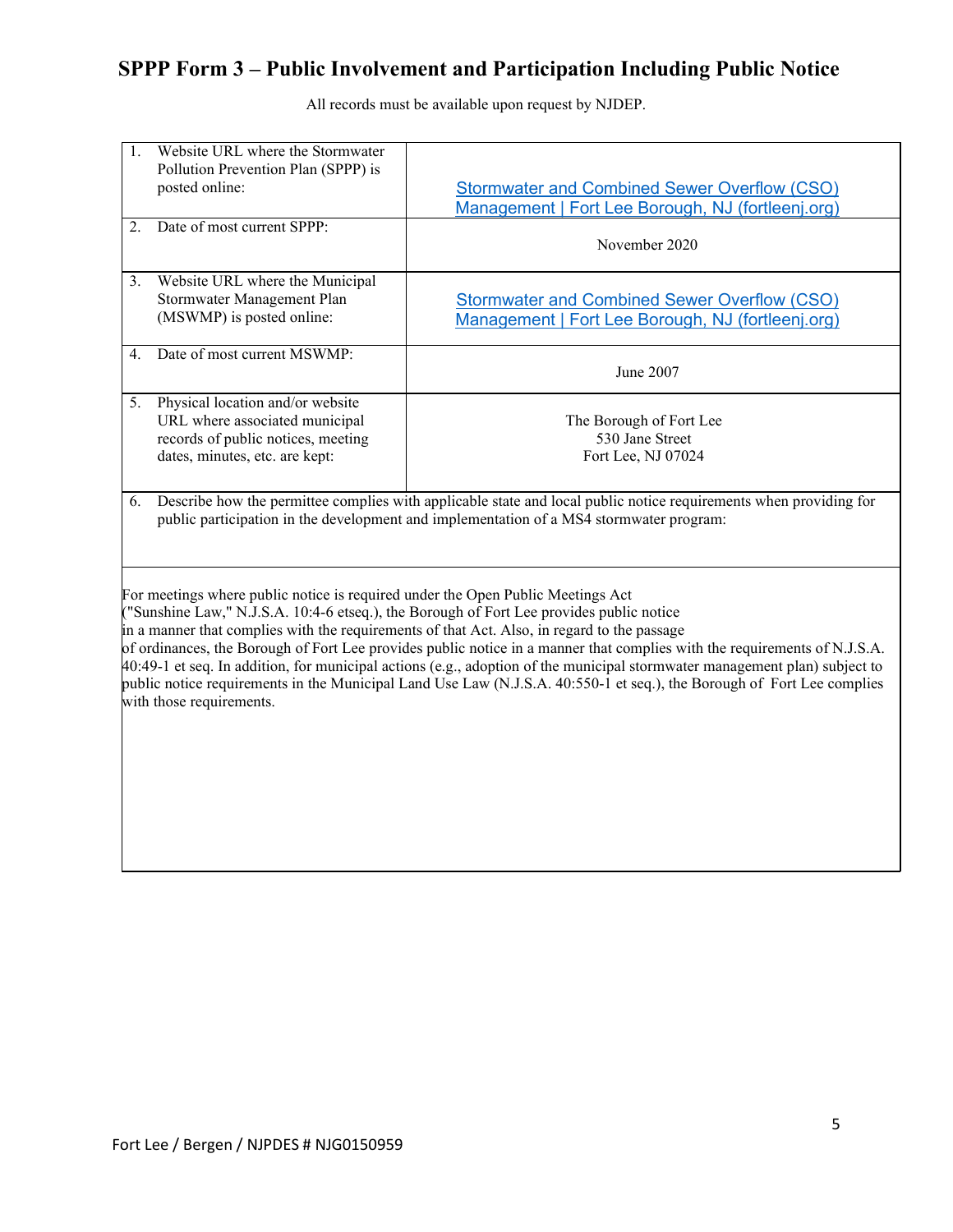### **SPPP Form 4 – Public Education and Outreach**

All records must be available upon request by NJDEP.

1. Describe how public education and outreach events are advertised. Include specific websites and/or physical locations where materials are available.

For our annual distribution, we excerpt sections of the NJDEP "Solutions to Stormwater Pollution" or other NJDEPapproved materials in an edition of the Borough's quarterly newsletter that is mailed to all residents and businesses.

The information, as well other public educational material, is also available in the Fort Lee Borough Hall, 309 Main Street and posted periodically on the Borough's website [\(www.fortleenj.org.org\)](http://www.fortleenj.org.org/).

The Borough also has a municipal 'Green Team" who hold educational and community events each year.

These events are posted on the Borough's web site and social media platforms: Facebook, Twitter, Youtube, and Instagram.

2. Describe how businesses and the general public within the municipality are educated about the hazards associated with illicit connections and improper disposal of waste.

For our annual distribution, we except the NJDEP "Solutions to Stormwater Pollution" in an edition of the Borough's quarterly newsletters.

The Green Team and/or Borough Personnel hold various educational events throughout the year, many of them dealing with stormwater and pollution prevention including projects and presentations to local school students. The Green Team will usually have a display table at the Borough's annual street fair, typically held on the first Sunday in June.

3. Indicate where public education and outreach records are maintained.

The Borough of Fort Lee, 309 Main Street, Fort Lee, NJ 07024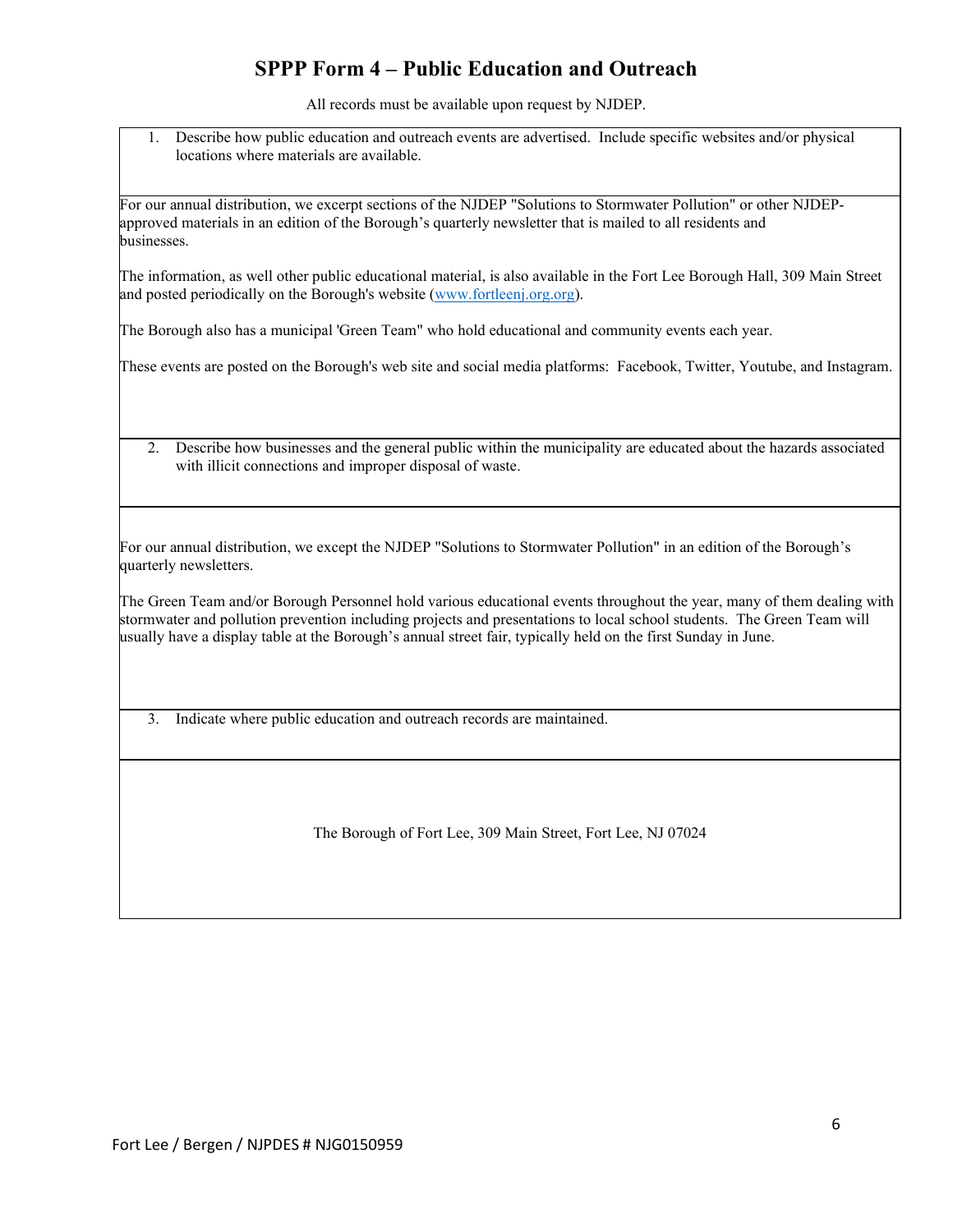# **SPPP Form 5 – Post-Construction Stormwater Management in New Development and Redevelopment Program**

All records must be available upon request by NJDEP.

1. How does the municipality define 'major development'?

Any development that provides for ultimately disturbing one or more acres of land or increasing impervious surface by one-quarter acre or more. Disturbance, for the purpose of this rule, is the placement of impervious surface or exposure and/or movement of soil or bedrock or clearing, cuffing, or removing of vegetation. Projects undertaken by any0 government agency which otherwise meet the definition of "major development" but which do not require approval under the Municipal Land Use Law, N.J.S.A. 40:55D-1 et seq., are also considered major development.

2. Does the municipality approach residential projects differently than it does for non-residential projects? If so, how?

Yes, the minimum stormwater management requirement and controls are to any site plan or subdivision that requires preliminary or final site plan review:

- Nonresidential major developments; and

- Aspects of residential major developments that are not preempted by the Residential Site Improvement Standards at N.J.A.C. 5:21.

3. What process is in place to ensure that municipal projects meet the Stormwater Control Ordinance?

The Borough ensure that all new residential development and redevelopment projects that are subject to the Residential Site Improvement Standards for stormwater management (including NJDEP Stormwater Management rules, N.J.A.C. 7:8, referenced in those standards) are in compliance with those standards.

The Borough land use boards ensure such compliance before issuing preliminary or final subdivision or site plan approvals under the Municipal Land Use Law.

Any new development on Borough property has and will include for the adequate long-term operation and maintenance of BMP's for that project. Storm drain inlets installed by the Borough comply with the stornwater required design standard.

The Borough Planning Board has reviewed and adopted the Municipal Stormwater Management Plan which was approved by the Bergen County Planning Department. A municipal stormwater control ordinance has been adopted by the Borough Council

. The plan and the ordinance have been approved by the Bergen County Planning Department. The ordinance is administered by our planning/zoning board and code enforcement officer.

### 4. Describe the process for reviewing major development project applications for compliance with the Stormwater Control Ordinance (SCO) and Residential Site Improvement Standards (RSIS). Attach a flow chart if available.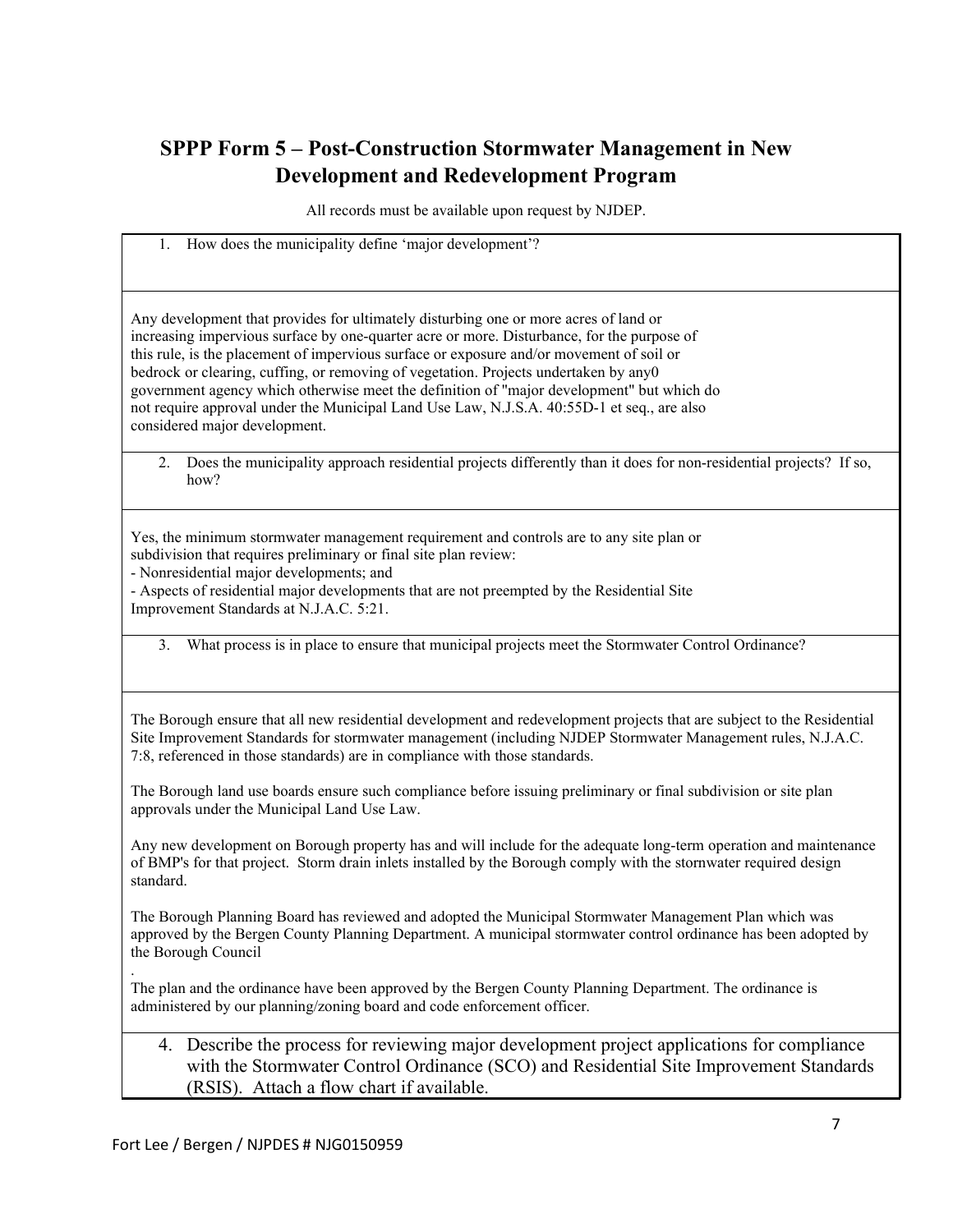| Board Secretary to the Planning/Zoning Board's engineer and planner.<br>Control Ordinance and Residential Site Improvement Standards.<br>the SCO and RSIS.                       | All applications for Major Development projects are submitted to by the Planning/Zoning<br>The engineer reviews the plans to make sure they are in compliance with the Stormwater<br>The Planning/Zoning Board will not approve any applications that are not in compliance with |
|----------------------------------------------------------------------------------------------------------------------------------------------------------------------------------|----------------------------------------------------------------------------------------------------------------------------------------------------------------------------------------------------------------------------------------------------------------------------------|
| 5. Does the Municipal<br>Stormwater Management<br>Plan include a mitigation<br>plan?                                                                                             | N <sub>O</sub>                                                                                                                                                                                                                                                                   |
| 6. What is the physical location<br>of approved applications for<br>major development projects,<br>Major Development<br>Summary Sheets (permit att.<br>D), and mitigation plans? | The Borough of Fort Lee<br><b>309 Main Street</b><br>Fort Lee, NJ 07024<br>201-592-3500                                                                                                                                                                                          |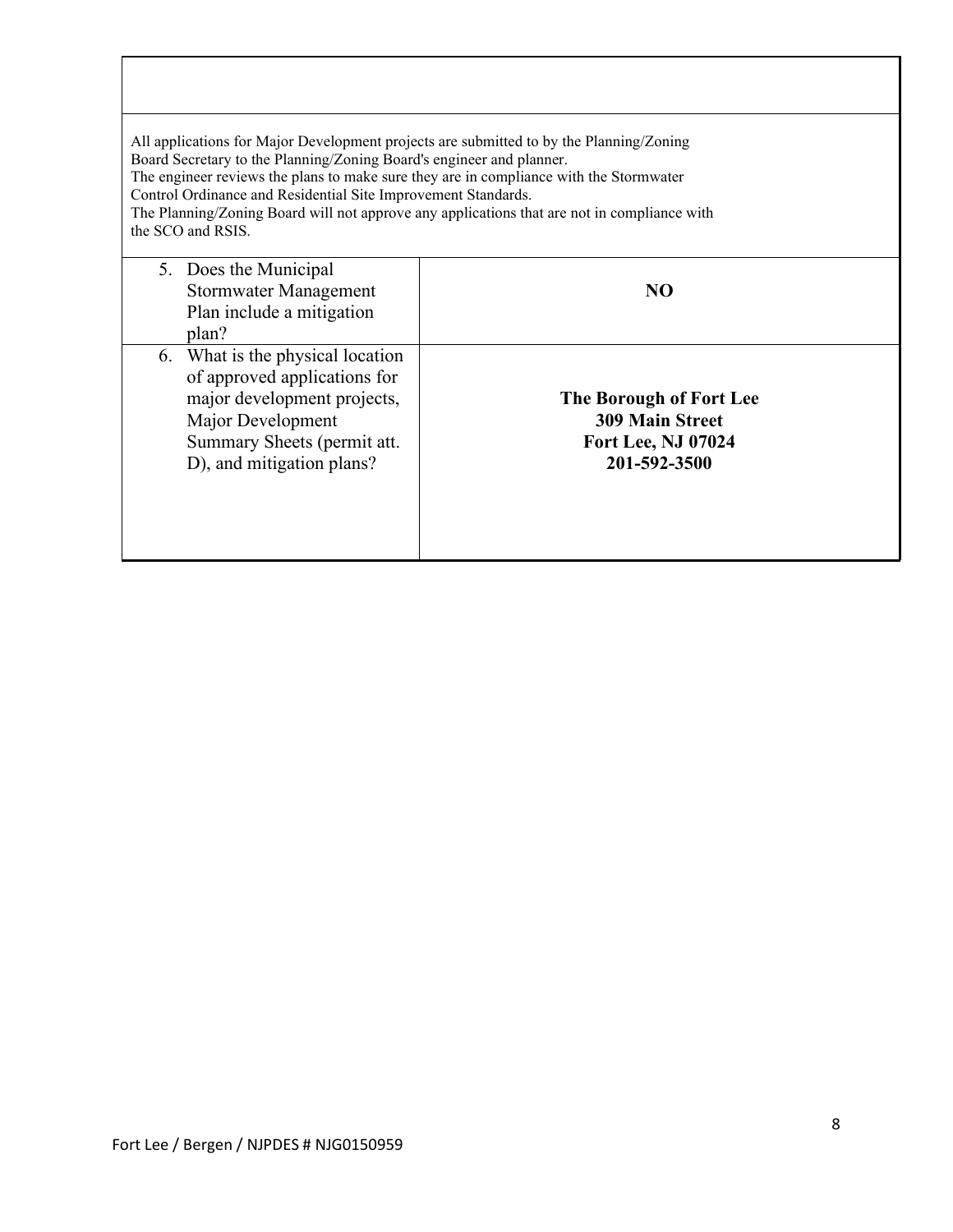# **SPPP Form 6 – Ordinances**

| All records must be available upon request by NJDEP. |  |
|------------------------------------------------------|--|
|------------------------------------------------------|--|

| Ordinance<br>permit cite IV.B.1.b.iii                                                        | Date of<br>Adoption | Website URL              | Was the DEP<br>model ordinance<br>adopted without<br>change? | Entity<br>responsible for<br>enforcement |
|----------------------------------------------------------------------------------------------|---------------------|--------------------------|--------------------------------------------------------------|------------------------------------------|
| 1. Pet Waste                                                                                 | $3 - 3 - 1978$      | <b>Article II</b>        | no                                                           | Health Dept.                             |
| permit cite IV.B.5.a.i                                                                       |                     | (ecode360.com)           |                                                              |                                          |
|                                                                                              | 3-23-2006           | <b>Article III</b>       | no                                                           | Police Dept.                             |
| 2. Wildlife Feeding<br>permit cite IV.B5.a.ii                                                |                     |                          |                                                              |                                          |
|                                                                                              |                     | (ecode360.com)           |                                                              |                                          |
| 3. Litter Control                                                                            | 3-23-2006           | <b>Borough of Fort</b>   | no                                                           | <b>Building Dept.</b>                    |
| permit cite IV.B5.a.iii                                                                      |                     | Lee, NJ Littering        |                                                              |                                          |
|                                                                                              |                     | (ecode360.com)           |                                                              |                                          |
| 4. Improper Disposal of                                                                      | 3-23-2006           | <b>Borough of Fort</b>   | no                                                           | Police Dept.                             |
| Waste                                                                                        |                     | Lee, NJ Improper         |                                                              |                                          |
| permit cite IV.B.5.a.iv                                                                      |                     | <b>Disposal of Waste</b> |                                                              |                                          |
|                                                                                              |                     | to Storm Sewer           |                                                              |                                          |
|                                                                                              |                     | System                   |                                                              |                                          |
|                                                                                              |                     | (ecode360.com)           |                                                              |                                          |
| Containerized Yard<br>5.                                                                     | 3-23-2006           | <b>Article</b>           | no                                                           | Police Dept.                             |
|                                                                                              |                     |                          |                                                              |                                          |
| Waste/ Yard Waste                                                                            |                     | X (ecode360.com)         |                                                              |                                          |
| <b>Collection Program</b>                                                                    |                     |                          |                                                              |                                          |
| permit cite IV.B.5.a.v                                                                       |                     |                          |                                                              |                                          |
| 6. Private Storm Drain                                                                       | 7-22-2010           | Chapter 358-13           | no                                                           | <b>Building Dept.</b>                    |
| <b>Inlet Retrofitting</b>                                                                    |                     | (ecode360.com)           |                                                              |                                          |
| permit cite IV.B.5.a.vi                                                                      |                     |                          |                                                              |                                          |
| <b>Stormwater Control</b><br>7.                                                              | 3-23-2006           | <b>Borough of Fort</b>   | no                                                           | <b>Construction Official</b>             |
| Ordinance                                                                                    |                     | Lee, NJ                  |                                                              |                                          |
| permit cite IV.B.4.g and                                                                     |                     | Stormwater               |                                                              |                                          |
| IV.B.5.a.vii                                                                                 |                     | Management               |                                                              |                                          |
|                                                                                              |                     | (ecode360.com)           |                                                              |                                          |
| 8. Illicit Connection                                                                        | $1 - 25 - 2007$     | <b>Borough of Fort</b>   | no                                                           | Police Dept.                             |
| Ordinance                                                                                    |                     | Lee, NJ Storm            |                                                              | <b>Building Dept.</b>                    |
| permit cite IV.B.5.a.vii and                                                                 |                     | <b>Sewers</b>            |                                                              |                                          |
| <b>IV.B.6.d</b>                                                                              |                     | (ecode360.com)           |                                                              |                                          |
|                                                                                              | 7-22-2010           | https://www.ecod         | no                                                           | Building Dept.                           |
| 9. Optional: Refuse                                                                          |                     |                          |                                                              |                                          |
| Container/Dumpster                                                                           |                     | e360.com/100701          |                                                              |                                          |
| Ordinance                                                                                    |                     | 27                       |                                                              |                                          |
| permit cite IV.E.2                                                                           |                     |                          |                                                              |                                          |
|                                                                                              |                     |                          |                                                              |                                          |
| Indicate the location of records associated with ordinances and related enforcement actions: |                     |                          |                                                              |                                          |
|                                                                                              |                     | The Borough of Fort Lee  |                                                              |                                          |
|                                                                                              |                     | 309 Main Street          |                                                              |                                          |
|                                                                                              |                     |                          |                                                              |                                          |
|                                                                                              |                     | Fort Lee, NJ 07024       |                                                              |                                          |
|                                                                                              |                     |                          |                                                              |                                          |
|                                                                                              |                     |                          |                                                              |                                          |
|                                                                                              |                     |                          |                                                              |                                          |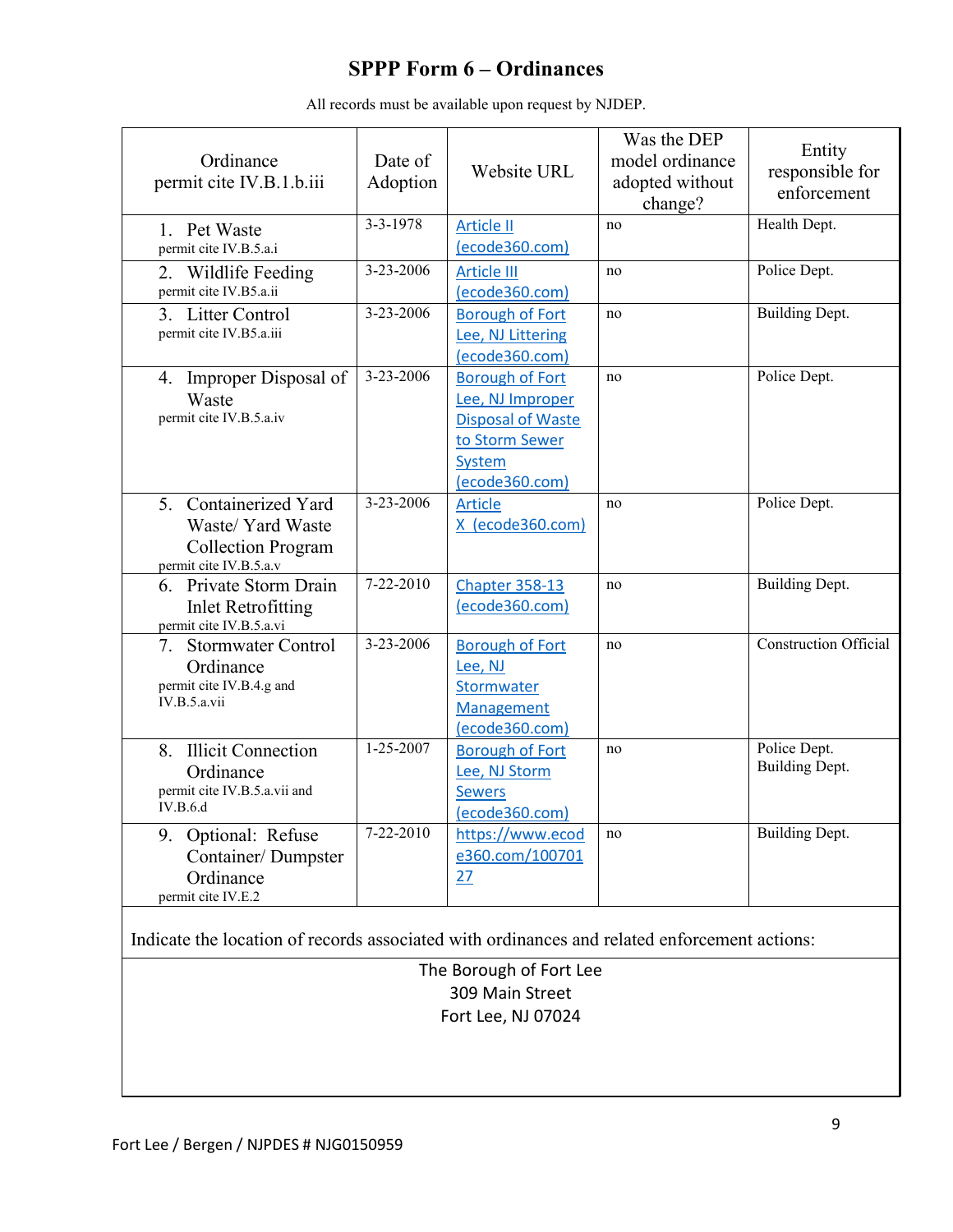### **SPPP Form 7 – Street Sweeping**

All records must be available upon request by NJDEP.

1. Provide a written description or attach a map indicating which streets are swept as required by the NJPDES permit. Describe the sweeping schedule and indicate if any of the streets are swept by another entity through a shared service arrangement.

A weekly map is kept indicating the date on which each street is swept. This is indicated on a color coded borough map. A log indicating the operator, number of miles swept and yards of material picked up is also on kept. The information is on file at the Public Works Office located at 530 Jane Street, Fort Lee, NJ 07024.

2. Provide a written description or attach a map indicating which streets are swept that are NOT required to be swept by the NJPDES permit. Describe the sweeping schedule and indicate if any of the streets are swept by another entity through a shared service arrangement.

The Borough of Fort lee streets are swept daily (weather permitting). Street sweeping is not performed or only as needed during November – March. Note that at least 40% of the Borough is serviced by combined sewers. In addition to having retrofit NJDEP-approved catch basin heads, all flow is routed through a netting chamber system to remove floatable debris.

3. Does the municipality provide street sweeping services for other municipalities? If so, please describe the arrangements.

NO

4. Indicate the location of records, including sweeping dates, areas swept, number of miles swept and total amount of wet tons collected each month. Note which records correspond to sweeping activities beyond what is required by the NJPDES permit, i.e., sweepings of streets within the municipality that are not required by permit to be swept or sweepings of streets outside of the municipality.

> Borough of Fort Lee Dept. of Public Works 530 Main Street Fort Lee, NJ 07024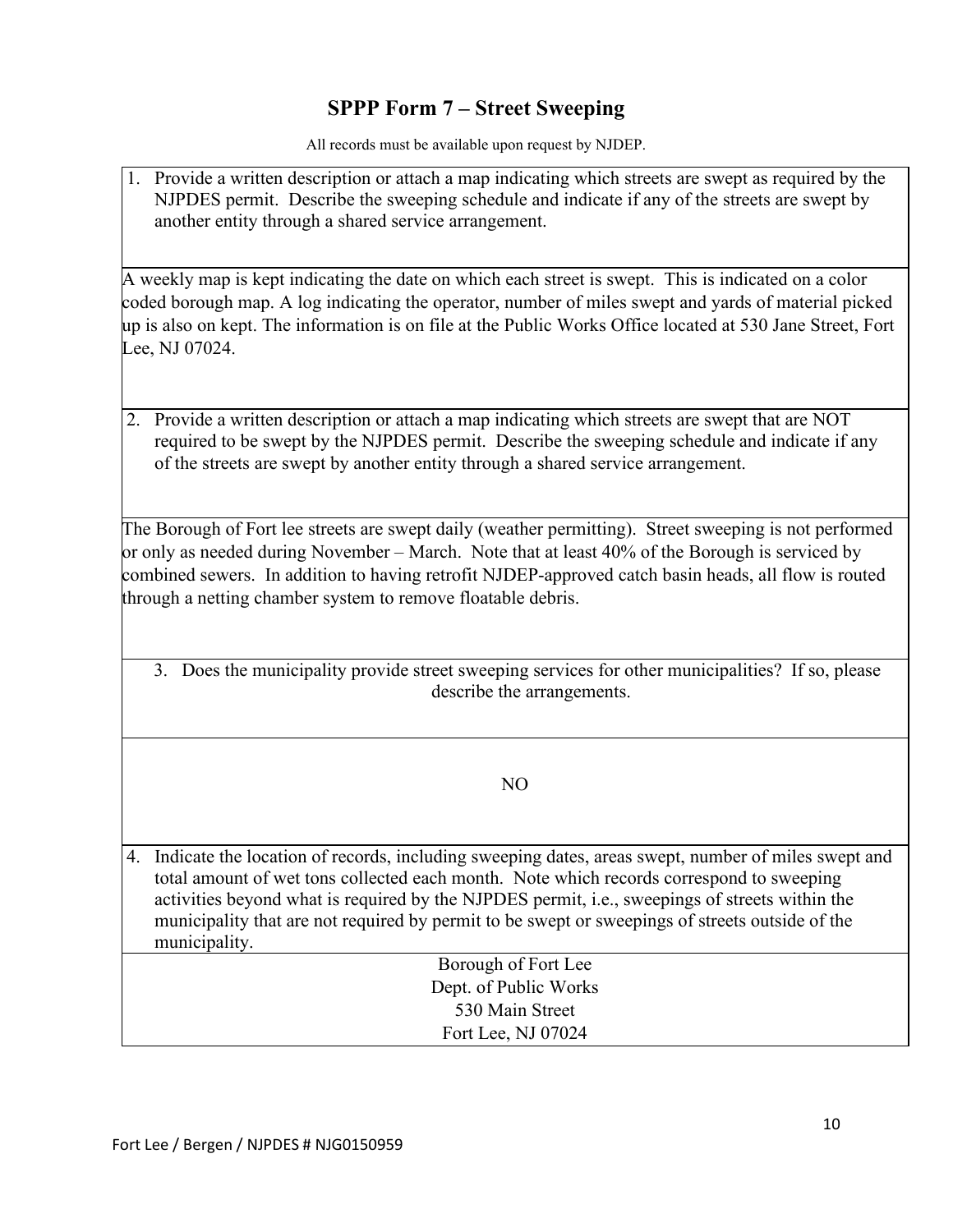### **PPP Form 8 – Catch Basins and Storm Drain Inlets**

All records must be available upon request by NJDEP.

| The records must be available apon request by TWDET.                                                                                                                                                                                                               |
|--------------------------------------------------------------------------------------------------------------------------------------------------------------------------------------------------------------------------------------------------------------------|
| 1. Describe the schedule for catch basin and storm drain inlet inspection, cleaning, and<br>maintenance.                                                                                                                                                           |
| The Borough inspects all catch basin annually. There are approximately 1375 catch basins<br>in the Borough.                                                                                                                                                        |
| 2. List the locations of catch basins and storm drain inlets with recurring problems, i.e.,<br>flooding, accumulated debris, etc.                                                                                                                                  |
| Records maintained by the Sewer Foreman                                                                                                                                                                                                                            |
| 3. Describe what measures are taken to address issues for catch basins and storm drain<br>inlets with recurring problems and how they are prioritized.                                                                                                             |
| The DPW has an inspection and cleaning schedule. Recurrent or persistent problem areas<br>are identified and prioritized in terms of the severity of the issue. Schedules are kept to<br>ensure regular monitoring and maintenance of identified areas of concern. |
| 4. Describe the inspection schedule and maintenance plan for storm drain inlet labels on<br>storm drains that do not have permanent wording cast into the design.                                                                                                  |
| The Borough only specifies cast-iron catch basin heads.                                                                                                                                                                                                            |
| Indicate the location of records of catch basin and storm drain inlet inspections and<br>5.<br>the wet tons of materials collected during catch basin and storm drain inlet cleanings.                                                                             |

Records are on file at the Fort Lee Department of Public Works, 530 Jane Street, Fort Lee, NJ 07024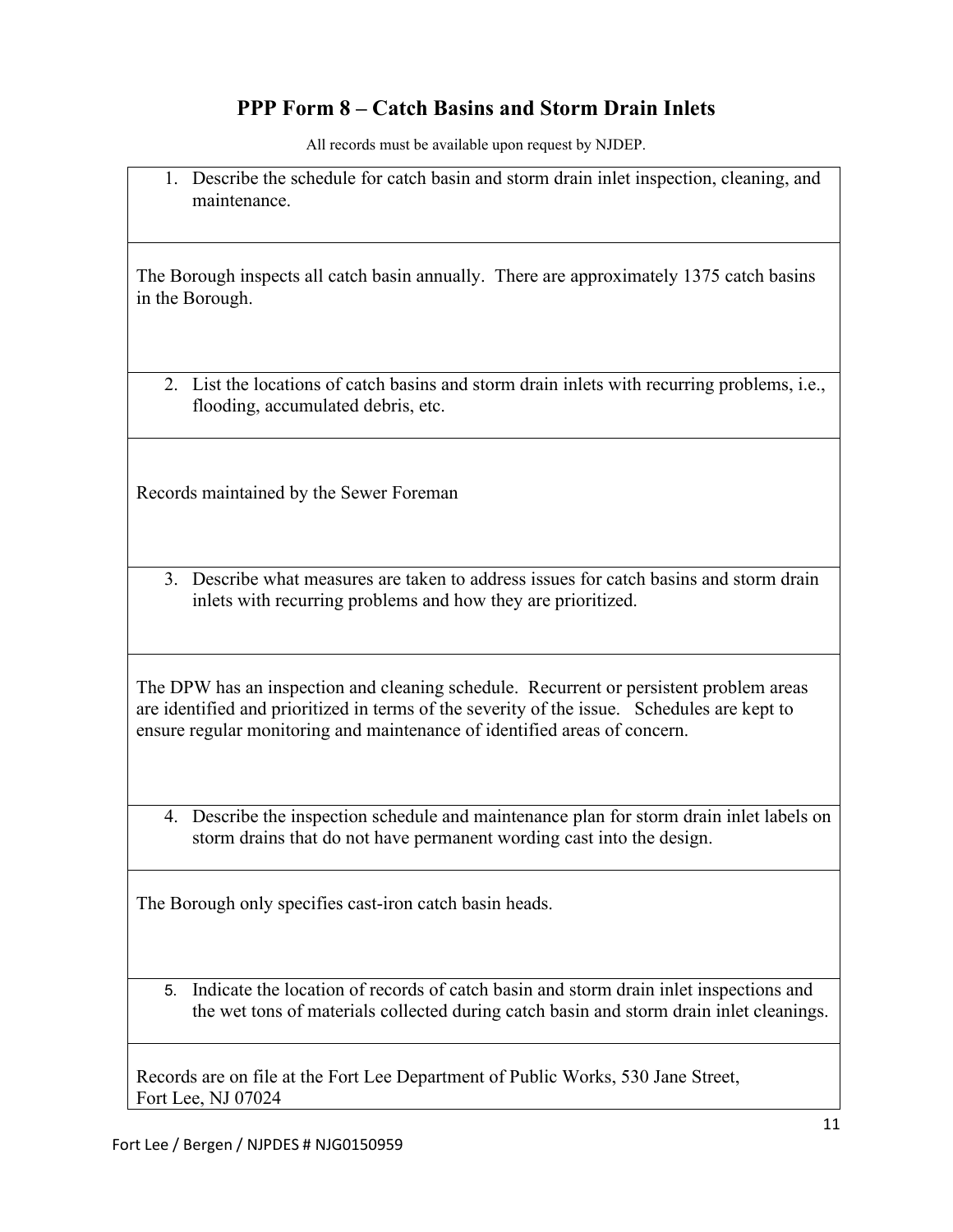## **SPPP Form 9 – Storm Drain Inlet Retrofitting**

All records must be available upon request by NJDEP.

1. Describe the procedure for ensuring that municipally owned storm drain inlets are retrofitted.

For any repaving, repairing, reconstruction or alteration project on a Borough road that contains inlets that do not meet the current standard, the inlets are replaced as part of the project.

2. Describe the inspection process to verify that appropriate retrofits are completed on municipally owned storm drain inlets.

The Department of Public Works or Borough Engineer inspects all municipal road projects to ensure that the inlets have been properly retrofitted as required.

3. Describe the procedure for ensuring that privately owned storm drain inlets are retrofitted.

As part of the construction permit review process, the Board Engineer reviews that site plans to make sure that the plans indicate the required inlet retrofits if they are required. The Board engineer also conducts periodic site visits during construction to ensure substantial conformance with the approved plan.

4. Describe the inspection process to verify that appropriate retrofits are completed on privately owned storm drain inlets.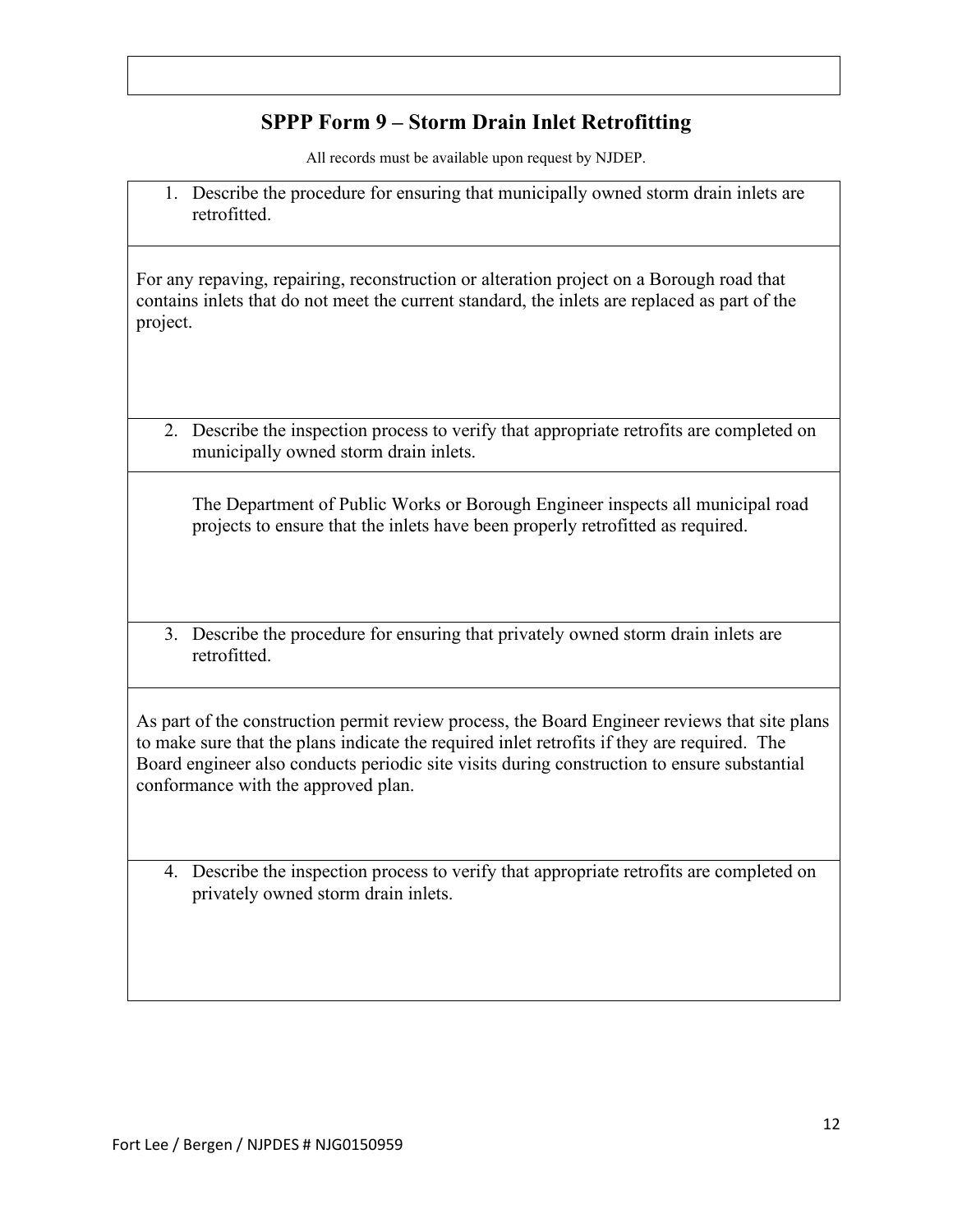For any project requiring privately-owned storm drains to be retrofitted, the Borough Engineer, Board Engineer or the Construction Code Official inspect the site to make sure the inlets are properly retrofitted prior to issuing a final approval and/or certificate of occupancy at the end of the project.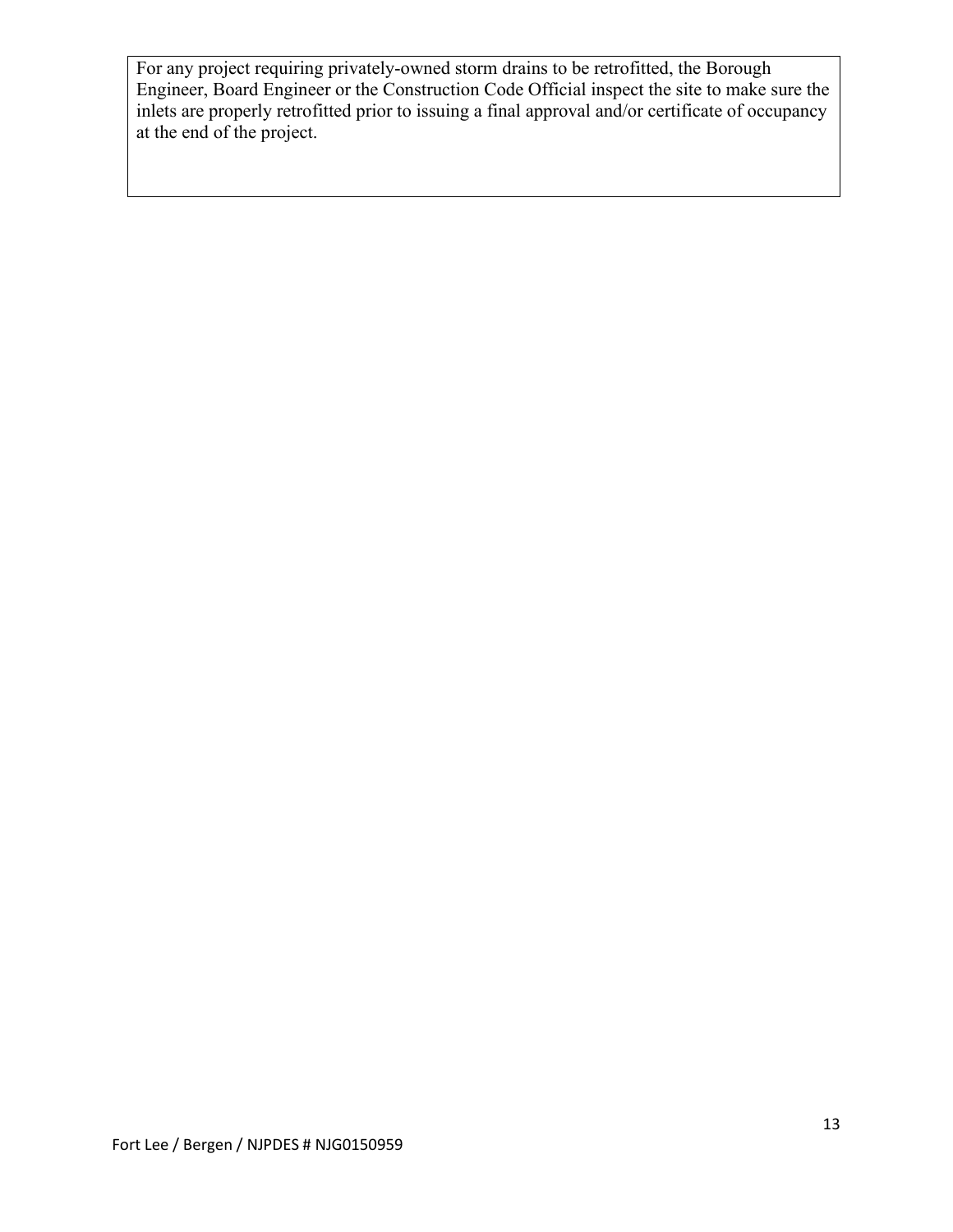# **SPPP Form 10 – Municipal Maintenance Yards and Other Ancillary Operations**

All records must be available upon request by NJDEP.

*Complete separate forms for each municipal yard or ancillary operation location.*

Address of municipal yard or ancillary operation:

530 Jane Street

Fort Lee, NJ 07

List all materials and machinery located at this location that are exposed to stormwater which could be a source of pollutant in a stormwater discharge:

Raw materials – road salt, stone, excavated soil (typically covered)

Intermediate products – road grit (containers typically covered)

Final products – None

Waste materials – vegetative waste, leaves (containers typically covered)

By-products –  $n/a$ 

Machinery – dump trucks, backhoes, loaders, packer trucks, vehicles (stored inside during Inclement weather to the extent practicable).

Fuel – diesel, gasoline, waste oil (if spilled outdoors)

Lubricants – various lubricant used for vehicle maintenance and DPW operations (if spilled outdoors)

Solvents – various solvents used in DPW operations (if spilled outdoors)

Detergents related to municipal maintenance yard or ancillary operations– None

For each category below, describe the best management practices in place to ensure compliance with all requirements in permit Attachment E. If the activity in the category is not applicable for this location, indicate where it occurs.

Indicate the location of inspection logs and tracking forms associated with this municipal yard or ancillary operation, including documentation of conditions requiring attention and remedial actions that have been taken or have been planned.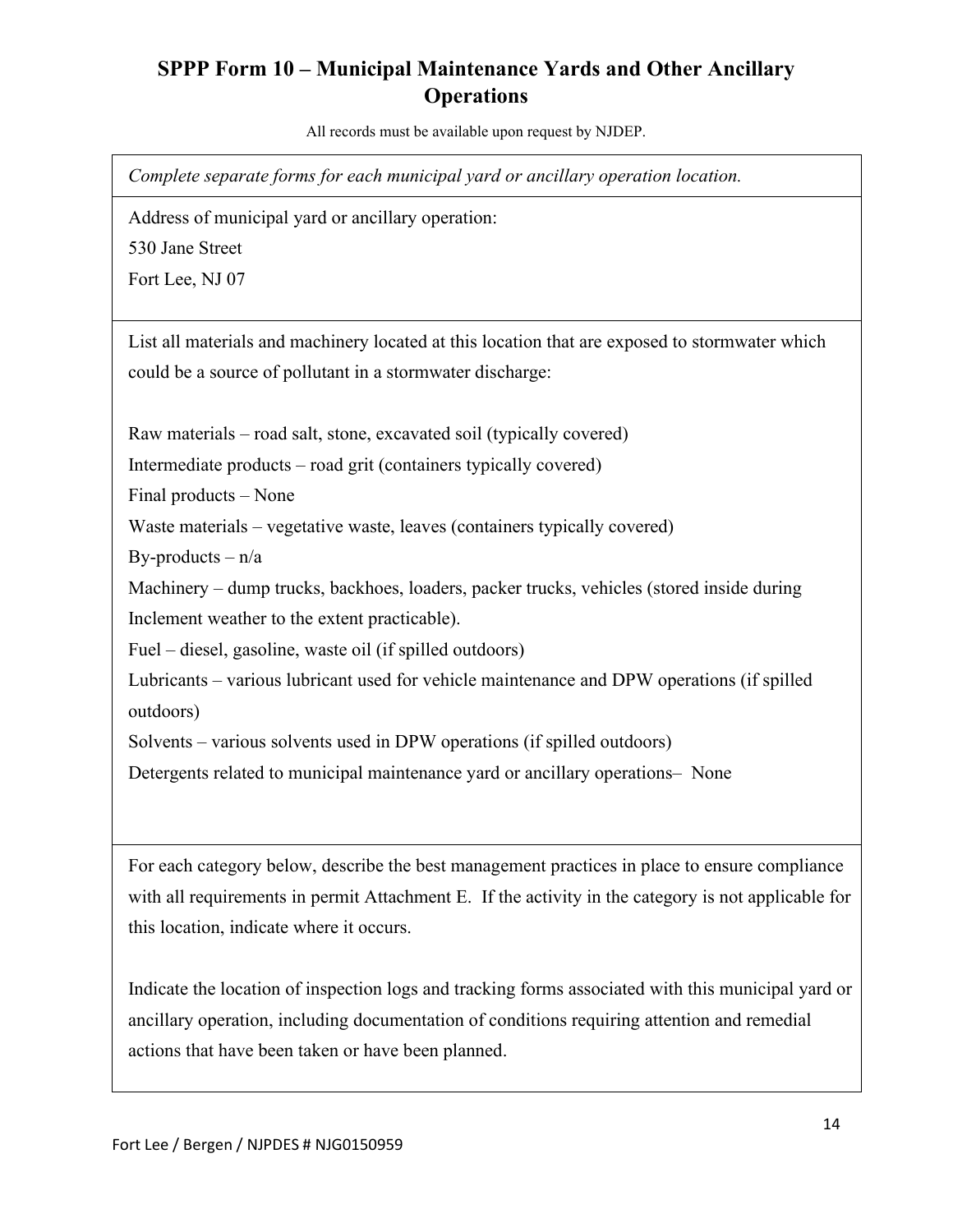1. Fueling Operations

Fort Lee Department of Public Works, 530 Jane Street, Fort Lee, NJ 07024 Fueling equipment is inspected quarterly. Records of the inspection are kept in the vehicle maintenance garage. The above ground storage tank and fuel equipment contractor performs annual maintenance and testing as required.

2. Vehicle Maintenance

Monthly reviews are undertaken to ensure that SOP is being met.

3. On-Site Equipment and Vehicle Washing

*See permit attachment E for certification and log forms for Underground Storage Tanks.* 

Vehicles are washed indoors at the Public Works Department.

4. Discharge of Stormwater from Secondary Containment

The are no secondary containment tanks that discharge into storm water,

5. Salt and De-Icing Material Storage and Handling

Salt is stored in a permanent concrete-based three side structure that has a roof and overhang to minimize exposure to precipitation.

6. Aggregate Material and Construction Debris Storage

TBD

7. Street Sweepings, Catch Basin Clean Out and Other Material Storage

Street sweeping and catch basin cleanout debris are placed in a container/dumpster. These containers are changed and brought to market as needed.

8. Yard Trimmings and Wood Waste Management Sites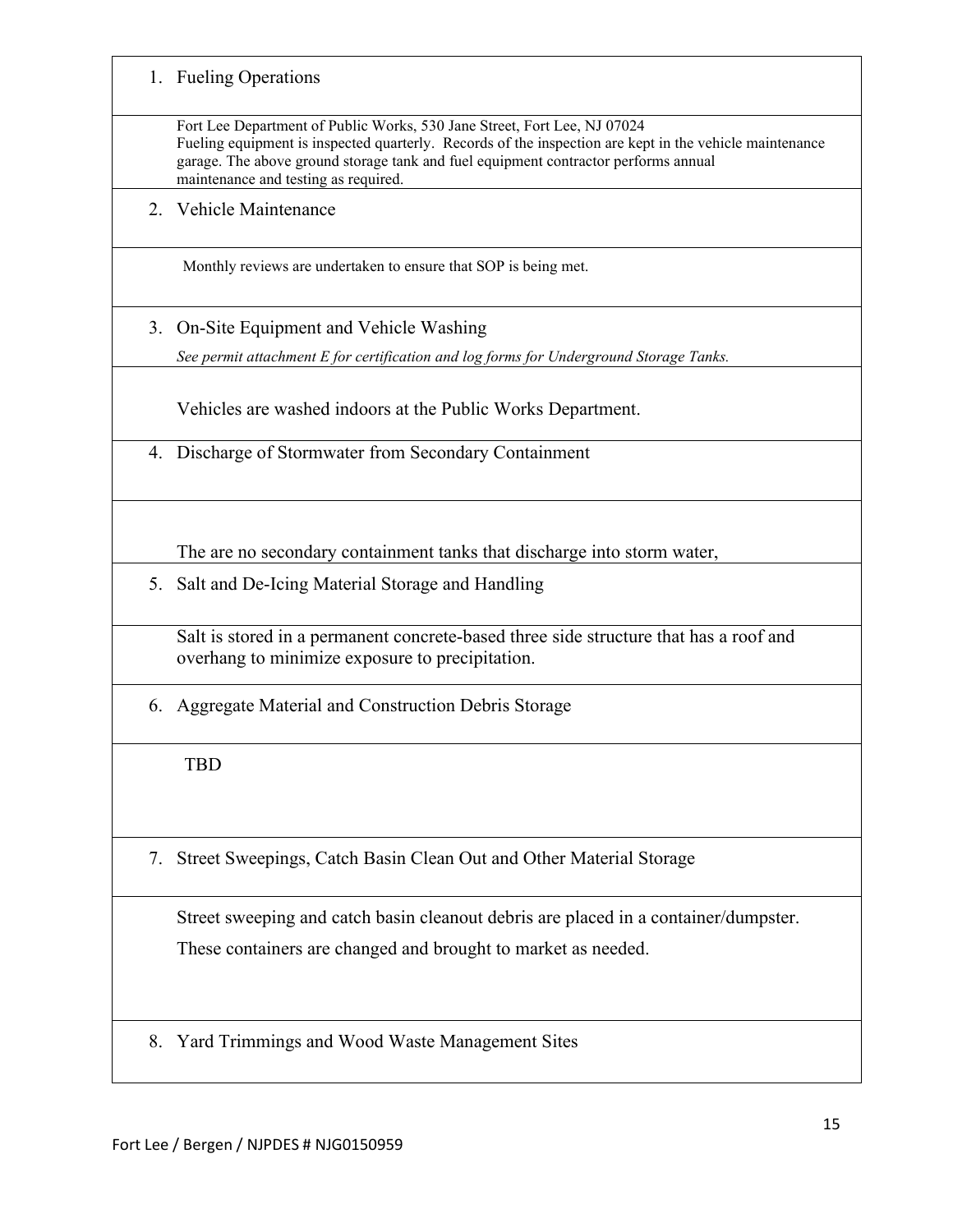The Borough utilizes an outside for curbside collections of yard trimmings. The trimmings are taken away and recycled off-site.

9. Roadside Vegetation Management

The Borough utilizes an outside contractor to perform curb side collections of yard trimmings. The trimmings are taken away and recycled off-site. In the Fall, the Borough performs curb-side leaf collection. The leaves are loaded into a packer and vacuum trucks and stored in containers where a contractor hauls them off-site for final disposal.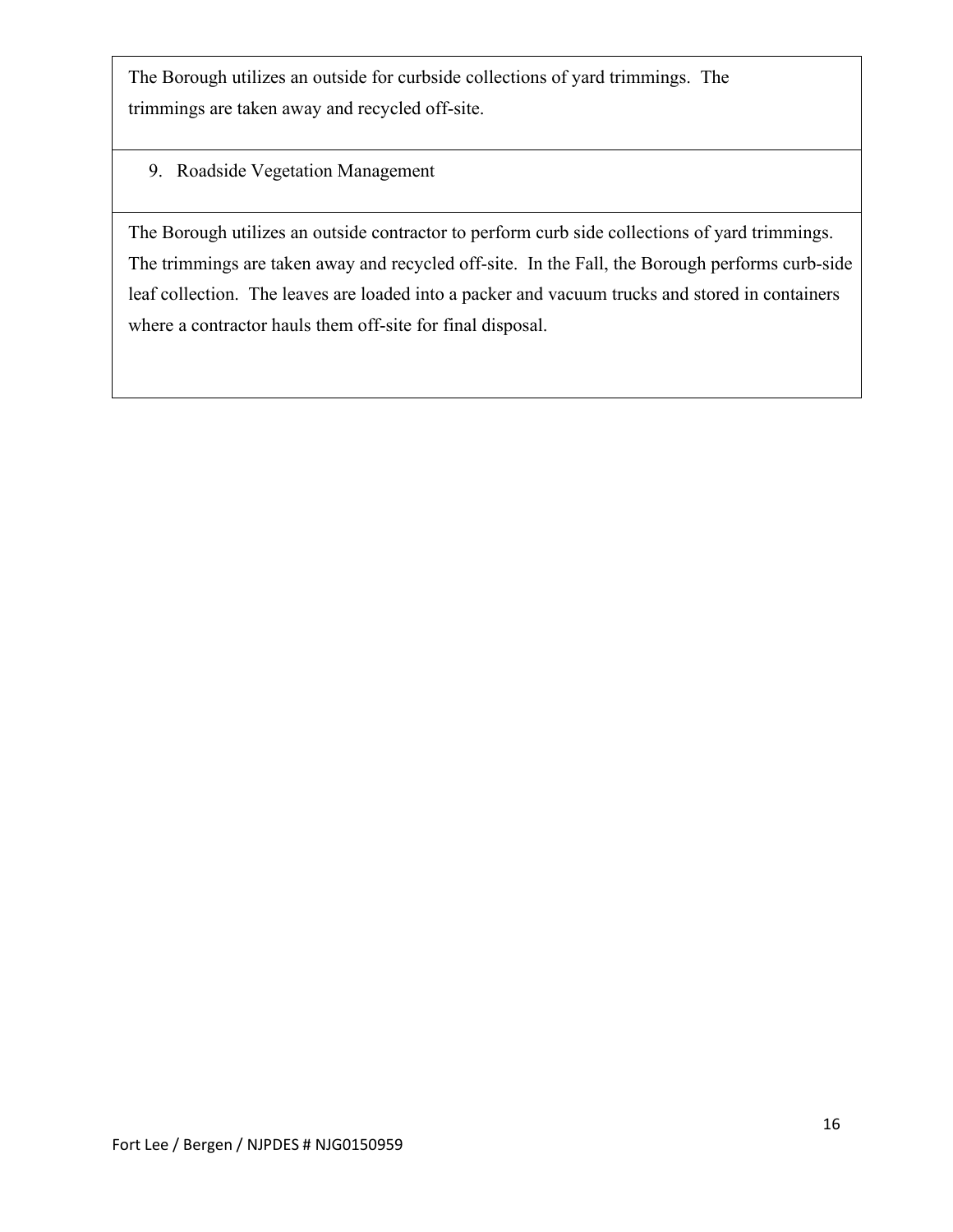### **SPPP Form 11 – Employee Training**

All records must be available upon request by NJDEP.

A. **Municipal Employee Training:** Stormwater Program Coordinator (SPC) must ensure appropriate staff receive training on topics in the chart below as required due to job duties assigned within three months of commencement of duties and again on the frequency below. Indicate the location of associated training sign in sheets, dates, and agendas or description for each topic.

| Topic                                                   | Frequency     | Title of trainer or office to |
|---------------------------------------------------------|---------------|-------------------------------|
|                                                         |               | conduct training              |
| 1. Maintenance Yard Operations (including)              | Every year    | Director of Public Works      |
| <b>Ancillary Operations)</b>                            |               |                               |
| <b>Stormwater Facility Maintenance</b><br>2.            | Every year    | Director of Public Works      |
| SPPP Training & Recordkeeping<br>3.                     | Every year    | Director of Public Works      |
| <b>Yard Waste Collection Program</b><br>4.              | Every 2 years | Director of Public Works      |
| <b>Street Sweeping</b><br>5.                            | Every 2 years | Director of Public Works      |
| <b>Illicit Connection Elimination and Outfall</b><br>6. | Every 2 years | Director of Public Works      |
| Pipe Mapping                                            |               |                               |
| 7. Outfall Pipe Stream Scouring Detection               | Every 2 years | Director of Public Works      |
| and Control                                             |               |                               |
| Waste Disposal Education<br>8.                          | Every 2 years | Director of Public Works      |
| <b>Municipal Ordinances</b><br>9.                       | Every 2 years | Borough Administrator         |
| 10. Construction Activity/Post-Construction             | Every 2 years | <b>Borough Engineer</b>       |
| Stormwater Management in New                            |               |                               |
| Development and Redevelopment                           |               |                               |

B. **Municipal Board and Governing Body Members Training:** Required for individuals who review and approve applications for development and redevelopment projects in the municipality. This includes members of the planning and zoning boards, town council, and anyone else who votes on such projects. Training is in the form of online videos, posted at [www.nj.gov/dep/stormwater/training.htm.](http://www.nj.gov/dep/stormwater/training.htm)

Within 6 months of commencing duties, watch *Asking the Right Questions in Stormwater Review Training Tool*. Once per term thereafter, watch at least one of the online DEP videos in the series available under Post-Construction Stormwater Management. Indicate the location of records documenting the names, video titles, and dates completed for each board and governing body member.

Office of the Planning/Zoning Administrator, 309 Main Street, Fort Lee, NJ 07024

Office of the Borough Administrator, 309 Main Street, Fort Lee, NJ 07024

C. **Stormwater Management Design Reviewer Training:** All design engineers, municipal engineers, and others who review the stormwater management design for development and redevelopment projects on behalf of the municipality must attend the first available class upon assignment as a reviewer and every five years thereafter. The course is a free, two-day training conducted by DEP staff. Training dates and locations are posted at [www.nj.gov/dep/stormwater/training.htm.](http://www.nj.gov/dep/stormwater/training.htm) Indicate the location of the DEP certificate of completion for each reviewer.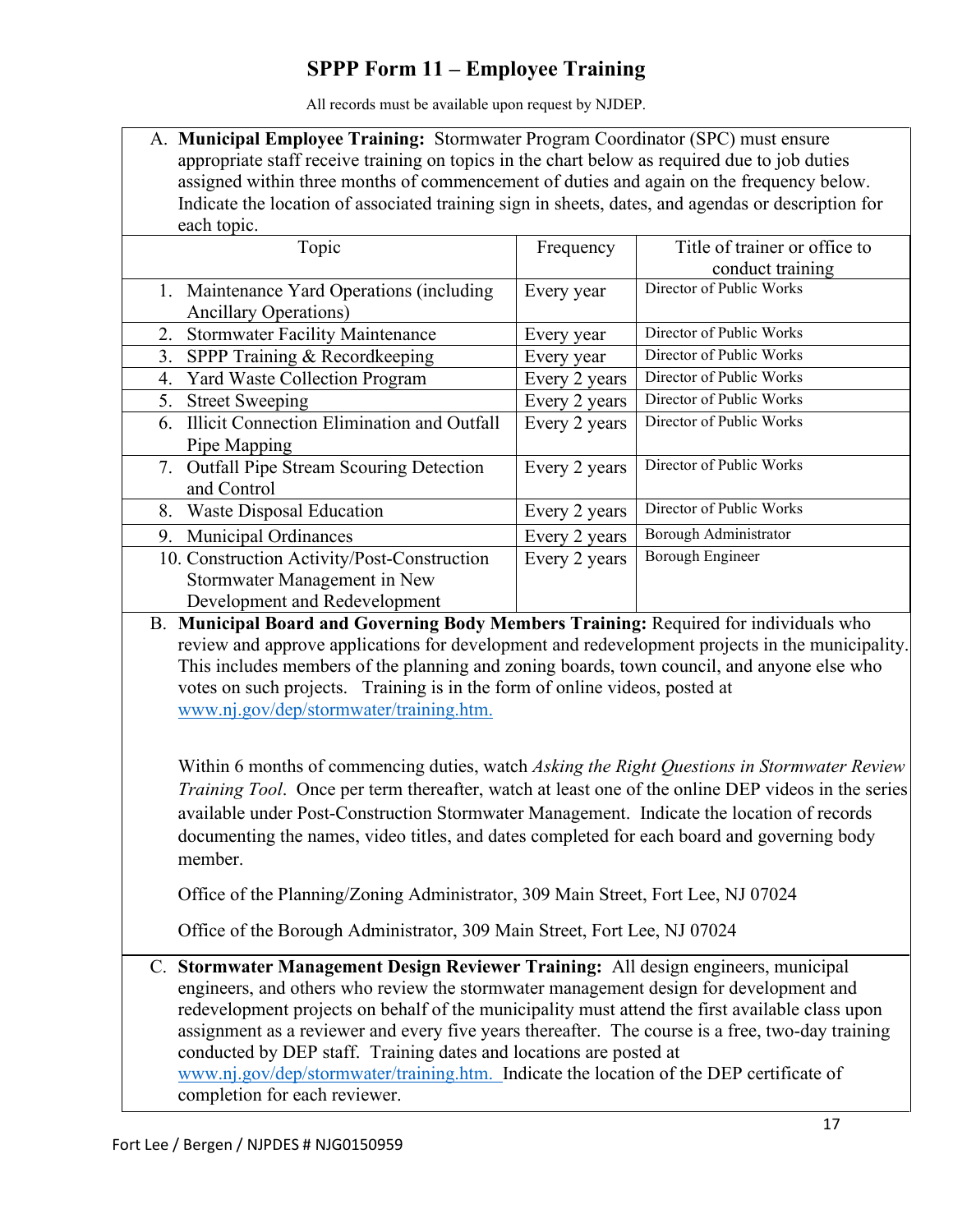Office of the Borough Engineer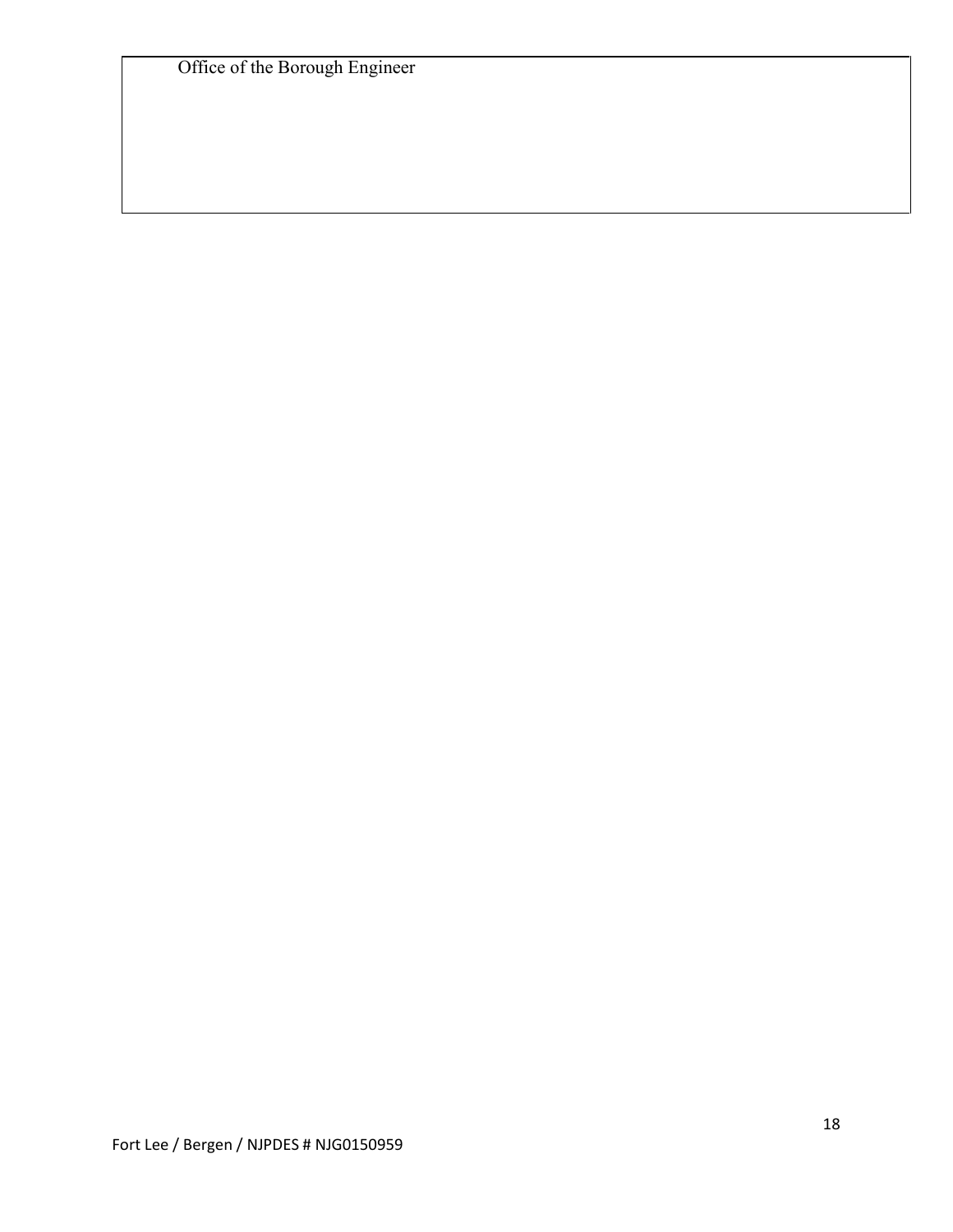### **SPPP Form 12 – Outfall Pipes**

All records must be available upon request by NJDEP.

1. **Mapping:** Attach an image or provide a link to the most current outfall pipe map. Maps shall be updated at the end of each calendar year.

*Note that ALL maps must be electronic by 21 Dec 2020 via the DEP's designated electronic submission service. For details, see [http://www.nj.gov/dep/dwq/msrp\\_map\\_aid.htm.](http://www.nj.gov/dep/dwq/msrp_map_aid.htm)*

Electronic mapping was completed 12-31-2018

2. **Inspections:** Describe the outfall pipe inspection schedule and indicate the location of records of dates, locations, and findings.

Inspections are conducted annually, and records maintained at the Department of Public Works 530 Jane Street, Fort Lee, NJ 07024.

3. **Stream Scouring:** Describe the program in place to detect, investigate and control localized stream scouring from stormwater outfall pipes. Indicate the location of records related to cases of localized stream scouring. Such records must include the contributing source(s) of stormwater, recommended corrective action, and a prioritized list and schedule to remediate scouring cases.

Inspections are conducted annually, and records maintained at the Department of Public Works 530 Jane Street, Fort Lee, NJ 07024.

4. **Illicit Discharges:** Describe the program in place for conducting visual dry weather inspections of municipally owned or operated outfall pipes. Record cases of illicit discharges using the DEP's Illicit Connection Inspection Report Form [\(www.nj.gov/dep/dwq/tier\\_a\\_forms.htm\)](http://www.nj.gov/dep/dwq/tier_a_forms.htm) and indicate the location of these forms and related illicit discharge records. *Note that Illicit Connection Inspection Report Forms shall be included in the SPPP and submitted to DEP with the annual report.*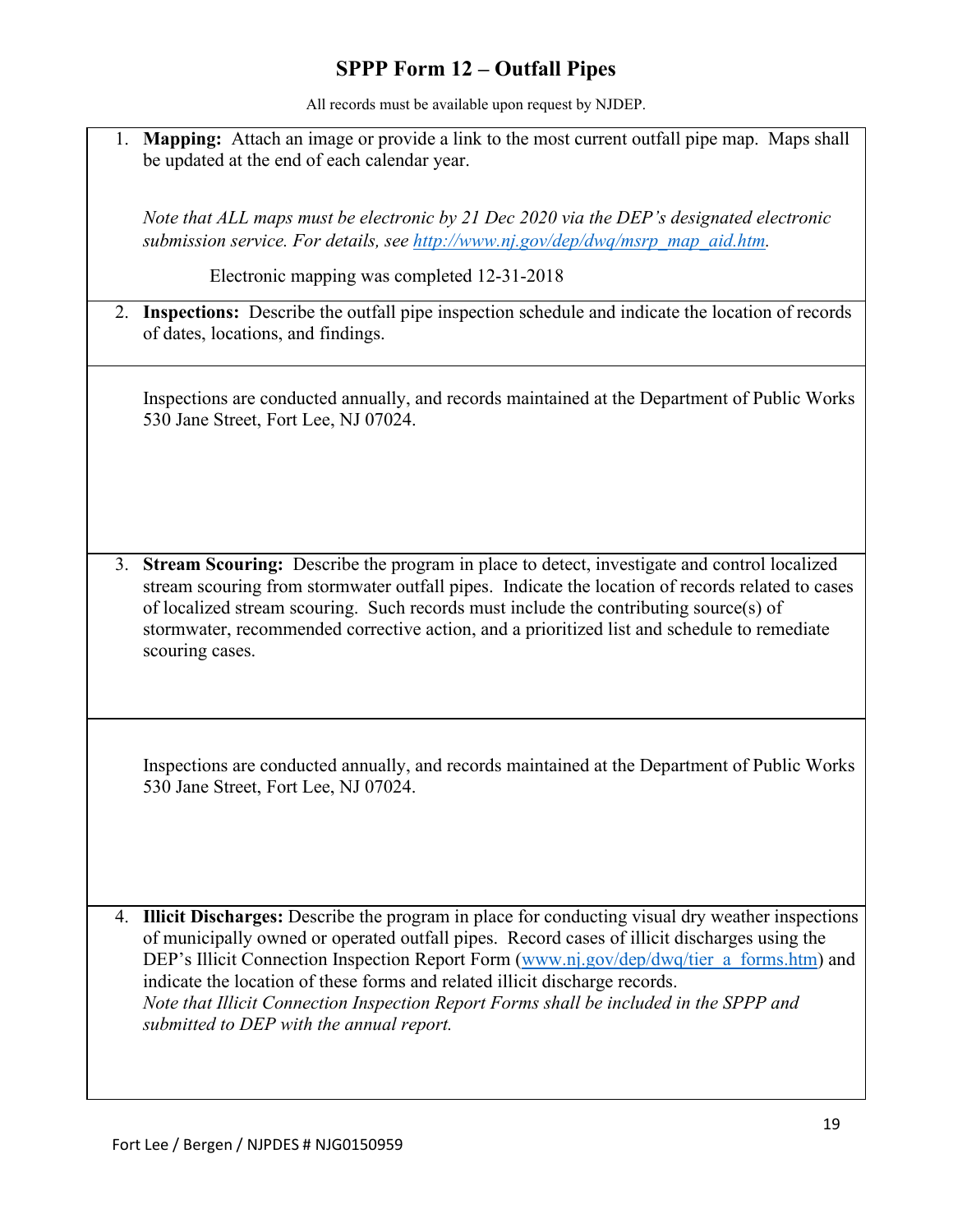Inspections of the outfall piping are annually conducted during dry weather periods. If excessive or unusual flows are witnessed during inspection, further investigation occurs to identify the source.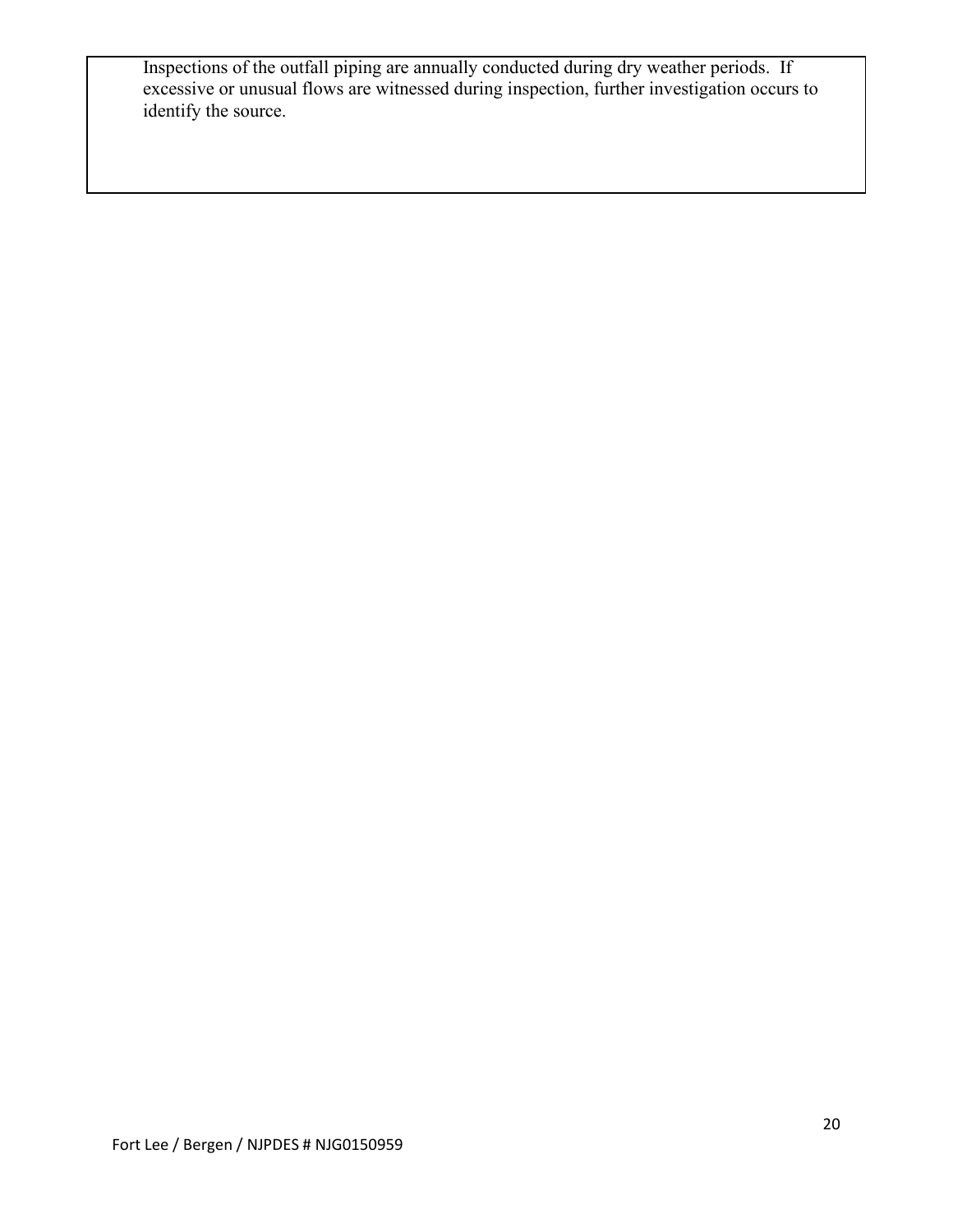# olutions to **Stormwater Pollution**

# Easy Things You Can Do Every Day To Protect Our Water

### **A Guide to Healthy Habits for Cleaner Water**

ollution on streets, parking lots and lawns is washed by rain into storm drains, then directly to our drinking water supplies and the ocean and lakes our children play in. Fertilizer, oil, pesticides, detergents, pet waste, grass clippings: You name it and it ends up in our water.

Stormwater pollution is one of New Jersey's greatest threats to clean and plentiful water, and that's why we'reall doing something about it.

By sharing the responsibility and making small, easy changes in our daily lives, we can keep common pollutants out of stomwater. It all adds up to cleaner water, and it saves the high cost of cleaning up once it's dirty.

As part of New Jersey's initiative to keep our water clean and plentiful and to meet federal requirements, many municipalities and other public agencies including colleges and military bases

must a dopt ordinances or otherrulesprohibiting various activities that contribute to stormwater pollution. Breaking these rules can result in fines or other penalties.



As a resident, business, or other member of the New Jersey community, it is important to know these easy things you can do every day to protect our water.

### Limit your use of fertilizers and pesticides

- $\Box$  Do a soil test to see if you need a fertilizer.
- Do not apply fertilizers if heavy rain is predicted.
- Lookinto alternatives for pesticides.

Maintain a small lawn and keep the rest of your property or yard in a natural state with trees and othernative vegetation that requires little or no fertilizer.

**F** If you use fertilizers and pesticides, follow the instructions on the label on how to correctly apply it.



Make sure you properly store or discardany unused portions.

### **Properly use and** dispose of hazardous products

Hazardousproducts include some household or commercial deaning products, lawn and garden care products, motor oil, antifreeze, and paints.

Donot pour any hazardous products down a storm drain because storm drains are usually connected to local waterbodies and the water is not treated.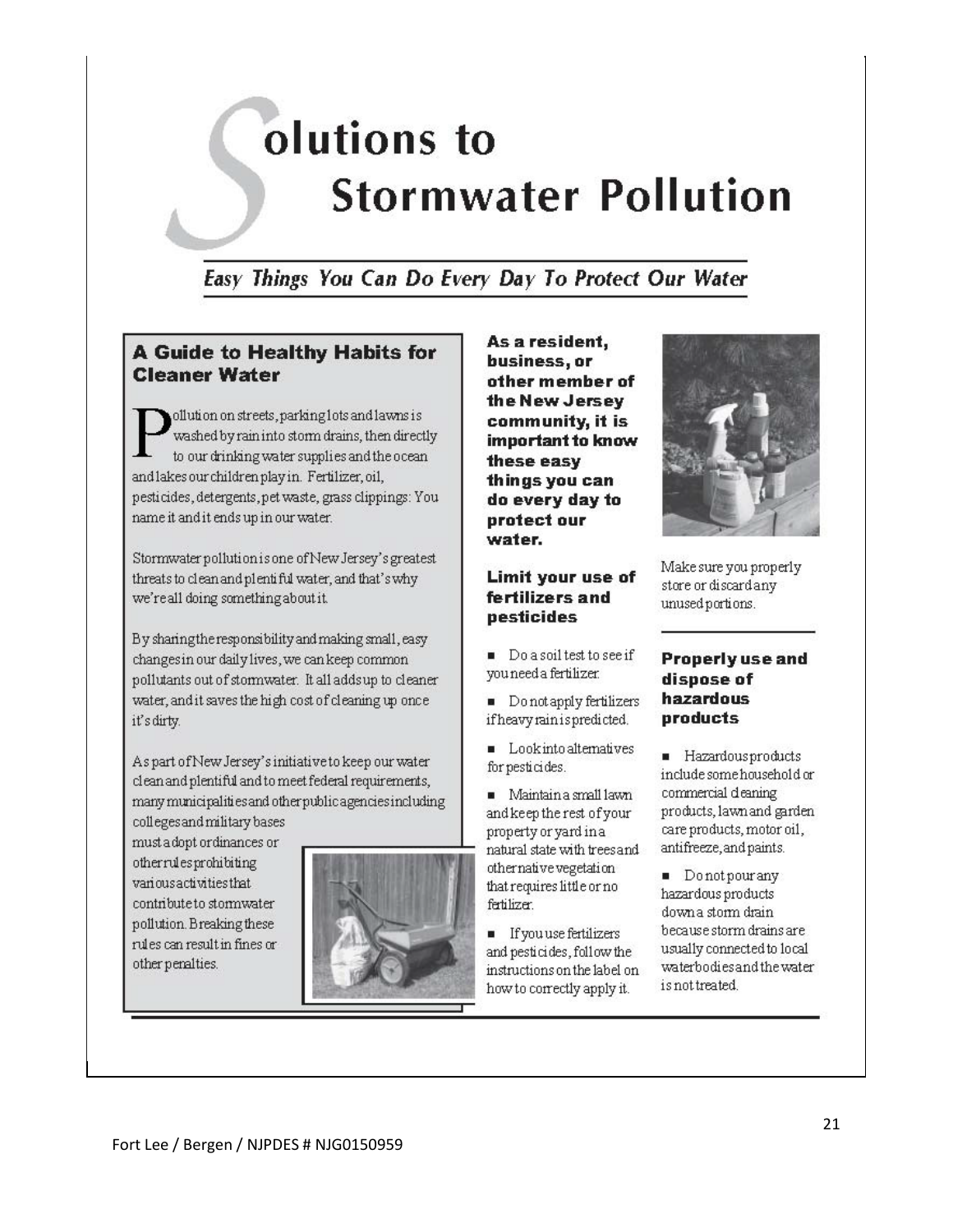If you have hazardous products in your home or workplace, make sure you store or dispose of them properly. Read the label for guidance.

 $\blacksquare$  Use natural or less toxic alternatives when possible.

Recycle used motor oil.

Contact your municipality, county or facility management office for the locations of hazardous-waste disposal facilities.



#### **Keep pollution** out of storm drains

**Municipalities and** many other public agencies are required to mark certain storm drain inlets with messages reminding people that storm drains are connected to local waterbodies.

Donot let sewage or other wastes flow into a stormwater system.

### **Clean up after** your pet

**Manymunicipalities** and public agencies must enact and enforce local pet-waste rules.

**Anexample**is requiring pet owners or their keepers to pick up and properly dispose of pet waste dropped on public or other people's property.

Make sure you know your town's or agency's requirements and comply with them. It's the law. And remember to:

- Use newspaper, bags or pooper-scoopers to pick up wastes.
- Dispose of the wrapped pet waste in the trash or unwrapped in a toilet.
- Never discard pet waste in a storm drain.

### Don't feed wildlife

Do not feed wildlife. such as ducks and geese, in public areas.

Many municipalities and other public agencies must enact and enforce a rule that prohibits wildlife feeding in these areas.



### Don't litter

- Place litter in trash receptacles.
- Recycle. Recycle. Recycle.
- **Participate in** community cleanups.

### **Contact information**

For more information on stormwater related topics, visit www.njstormwater.org or www.nonpointsource.org

Additional information is also available at U.S. Environmental Protection Agency Web sites www.epa.gov/npdes/stormwater or www.epa.gov/nps

New Jersey Department of Environmental Protection Division of Water Quality Bureau of Nonpoint Pollution Control Municipal Stormwater Regulation Program  $(609) 633 - 7021$ 



The Bergen County Utilities Authority (BCUA) holds **Household Hazardous Waste Collection Events** throughout the year. As the dates for these events become available, they will be posted on the Borough of Fort lee website at www.fortleenj.org

Information can also be found on the BCUA website at www.bcua.org.

### Keep leaves and grass out of storm drains.

**Dispose of yard** 

waste properly

**If your municipality or** agency has yard waste collection rules, follow them.

Use leaves and grass clippings as a resource for compost.

 $\blacksquare$  Use a mulching mower that recycles grass clippings into the lawn.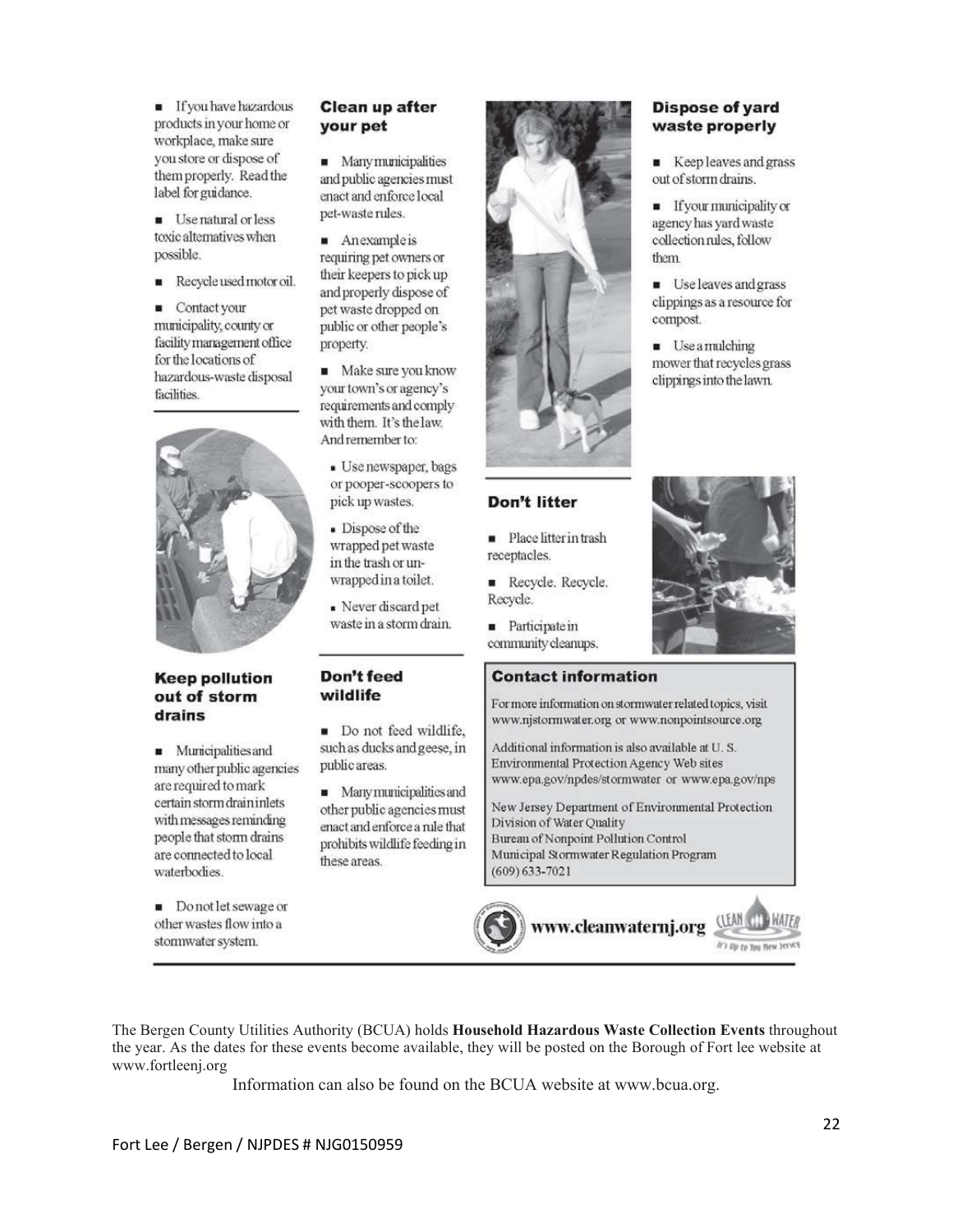### **SPPP Form 13 – Stormwater Facilities Maintenance**

| 1. Detail the program in place for the long-term cleaning, operation and maintenance of each<br>stormwater facility owned or operated by the municipality.                                                                                                                     |
|--------------------------------------------------------------------------------------------------------------------------------------------------------------------------------------------------------------------------------------------------------------------------------|
| Any stormwater facilities that are the responsibility of the Borough, are inspected annually. If<br>the facilities require cleaning, or maintenance, it is performed. Records are kept at the office of the Superintendent<br>of Public Works.                                 |
| 2. Detail the program in place for ensuring the long-term cleaning, operation and maintenance of<br>each stormwater facility NOT owned or operated by the municipality.                                                                                                        |
| The operation and maintenance for all stormwater facilities that are not owned or operated by the municipality are<br>mandated to be maintained by Borough Ordinance. The Borough may periodically inspect the facilities to ensure<br>they are properly being maintained.     |
| Indicate the location(s) of the Stormwater Facilities Inspection and Maintenance Logs listing the<br>3.<br>type of stormwater facilities inspected, location information, inspection dates, inspector<br>name(s), findings, preventative and corrective maintenance performed. |
| Records are kept in the office of the Department of Public Works, 530 Jane Street, Fort Lee, NJ 07024                                                                                                                                                                          |
| Note that maintenance activities must be reported in the annual report and records must be available upon request.<br>NJDEP maintenance log templates are available at http://www.nj.gov/dep/stormwater/maintenance_guidance.htm                                               |
| (select specific logs from choices listed in the Field Manuals section).                                                                                                                                                                                                       |
| Additional Resources: The NJ Hydrologic Modeling Database contains information and maps of stormwater management<br>basins. To view the database map, see https://hydro.rutgers.edu. To download data in an Excel format, see<br>https://hydro.rutgers.edu/public_data/.       |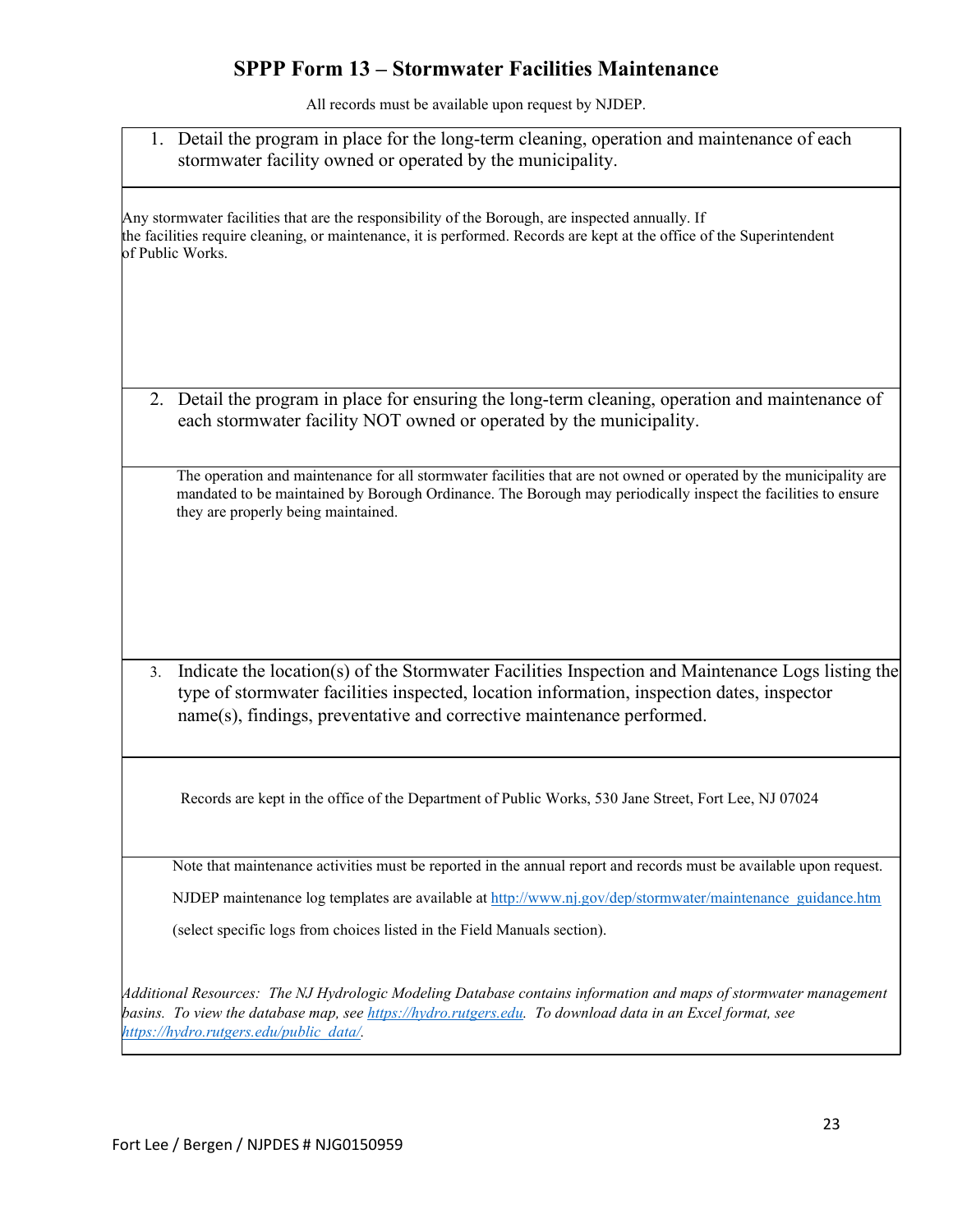# **SPPP Form 14 – Total Maximum Daily Load Information**

| Using the Total Maximum Daily Load (TMDL) reports provided on<br>1.<br>www.nj.gov/dep/dwq/msrp-tmdl-rh.htm, list adopted TMDLs for the municipality, parameters                                                                                                                                |
|------------------------------------------------------------------------------------------------------------------------------------------------------------------------------------------------------------------------------------------------------------------------------------------------|
| addressed, and the affected water bodies that impact the municipality's MS4 program.                                                                                                                                                                                                           |
| The Stormwater Coordinator and/or Borough Engineer shall annually review approved or                                                                                                                                                                                                           |
| adopted TMDL reports to identify stormwater related pollutants listed therein and associated<br>with any segment of surface water wholly or partially within or bordering the Borough of Fort Lee. This information<br>is available at the following link: www.nj.gov/dep/dwq/msrp-tmdl-rh.htm |
| Most stormwater is discharged to the Hudson River for which there are no identified TMDLs at present.<br>Stormwater runoff may indirectly reach impacted water bodies including the Hackensack River and Overpeck<br>Creek and Overpeck Lake.                                                  |
| The Hackensack River and Overpeck Creek has a TMDL for nickel. There is a TMDL for phosphorus for Overpeck<br>Lake.                                                                                                                                                                            |
|                                                                                                                                                                                                                                                                                                |
|                                                                                                                                                                                                                                                                                                |
|                                                                                                                                                                                                                                                                                                |
| 2. Describe how the permittee uses TMDL information to prioritize stormwater facilities                                                                                                                                                                                                        |
| maintenance projects and to address specific sources of stormwater pollutants.                                                                                                                                                                                                                 |
| Strategies may be adopted, but not necessarily limited to those found in the implementation of approved or<br>adopted TMDL reports (for examples see "Total Maximum Daily Load (TMDL) Guidance for Tier A MS4<br>Permittees" found at: www.nj.gov/dep/dwq/msrp-tmdl-rh.htm).                   |
|                                                                                                                                                                                                                                                                                                |
|                                                                                                                                                                                                                                                                                                |
|                                                                                                                                                                                                                                                                                                |
|                                                                                                                                                                                                                                                                                                |
|                                                                                                                                                                                                                                                                                                |
|                                                                                                                                                                                                                                                                                                |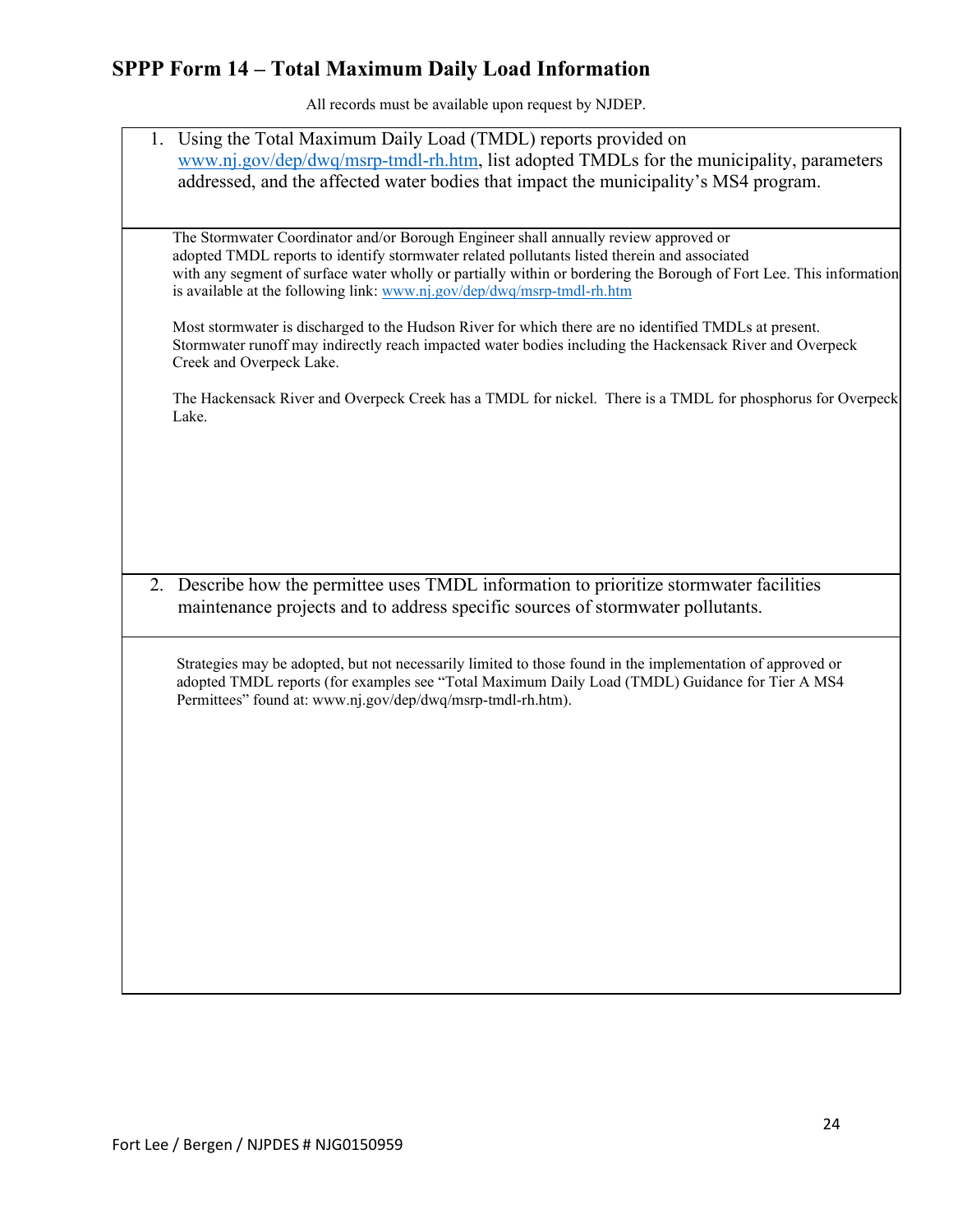# **SPPP Form 15 – Optional Measures**

| 1. Describe any Best Management Practice(s) the permittee has developed that extend beyond the<br>requirements of the Tier A MS4 NJPDES permit that prevents or reduces water pollution. |
|------------------------------------------------------------------------------------------------------------------------------------------------------------------------------------------|
|                                                                                                                                                                                          |
|                                                                                                                                                                                          |
|                                                                                                                                                                                          |
|                                                                                                                                                                                          |
|                                                                                                                                                                                          |
|                                                                                                                                                                                          |
|                                                                                                                                                                                          |
|                                                                                                                                                                                          |
|                                                                                                                                                                                          |
|                                                                                                                                                                                          |
|                                                                                                                                                                                          |
|                                                                                                                                                                                          |
| 2. Has the permittee adopted a Refuse Container/Dumpster Ordinance? YES Adopted 7-22-2010                                                                                                |
|                                                                                                                                                                                          |
|                                                                                                                                                                                          |
|                                                                                                                                                                                          |